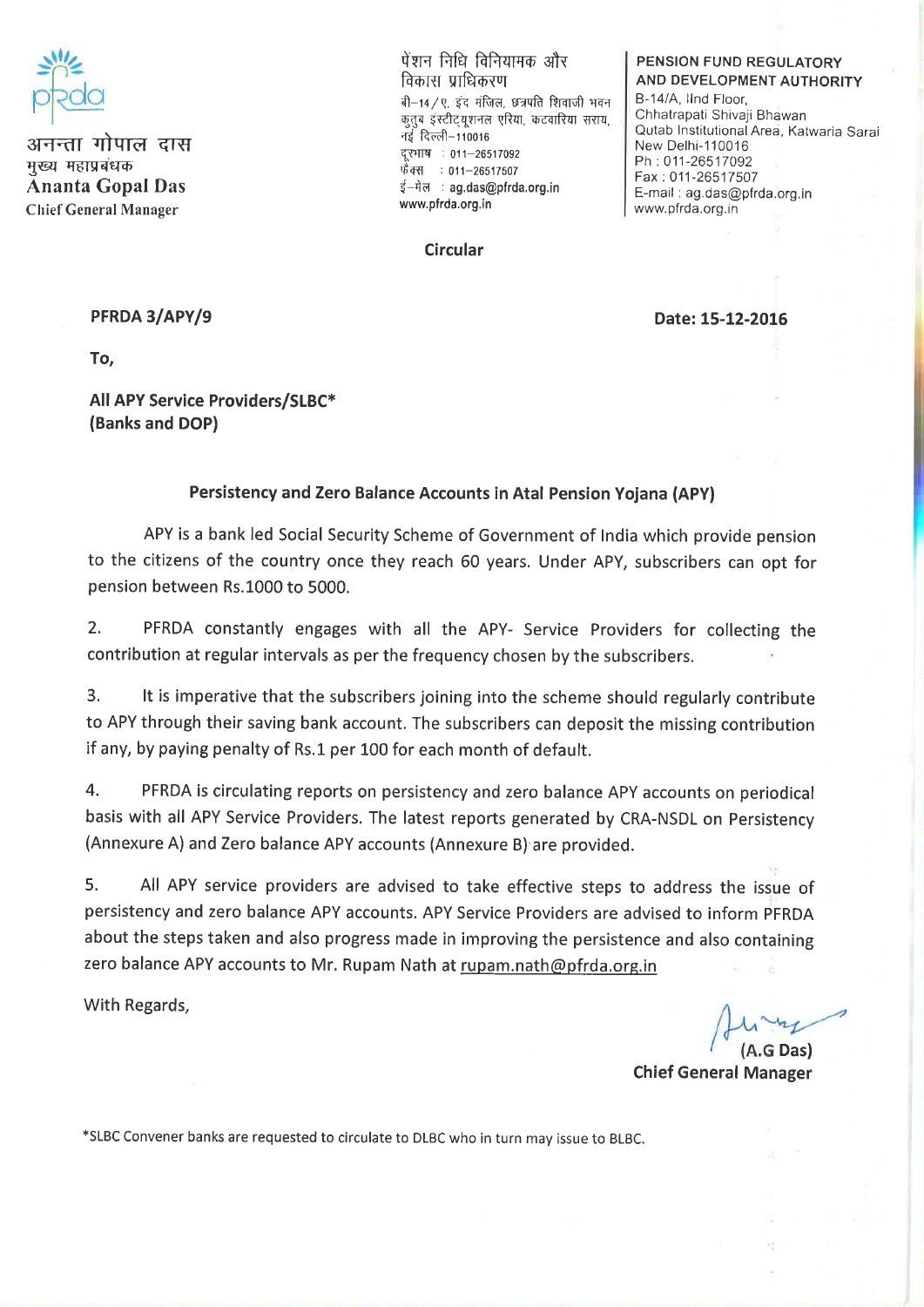|                | <b>APY Persistency Tracker for Major Banks</b><br><b>Report as on 31-10-16</b><br><b>Report as on 30-11-16</b><br><b>Report as on 19-09-16</b> |                                                        |                                        |                                            |                            |                                 |                                            |                            |                                        |                                            |                       |  |  |  |
|----------------|------------------------------------------------------------------------------------------------------------------------------------------------|--------------------------------------------------------|----------------------------------------|--------------------------------------------|----------------------------|---------------------------------|--------------------------------------------|----------------------------|----------------------------------------|--------------------------------------------|-----------------------|--|--|--|
|                |                                                                                                                                                |                                                        |                                        |                                            |                            |                                 |                                            |                            |                                        |                                            |                       |  |  |  |
| S.no           | <b>Bank Name</b>                                                                                                                               | <b>Total</b><br><b>Subscriber</b><br>till 30-06-<br>16 | <b>Persistent</b><br><b>Subscriber</b> | <b>Zero</b><br>contribution<br><b>PRAN</b> | % of<br><b>Persistancy</b> | <b>Persistent</b><br>Subscriber | <b>Zero</b><br>contribution<br><b>PRAN</b> | % of<br><b>Persistancy</b> | <b>Persistent</b><br><b>Subscriber</b> | <b>Zero</b><br>contribution<br><b>PRAN</b> | $%$ of<br>persistency |  |  |  |
| 1              | <b>ALLAHABAD BANK</b>                                                                                                                          | 62227                                                  | 30083                                  | 8571                                       | 48.34%                     | 33,908                          | 8469                                       | 54.49%                     | 38,922                                 | 8189                                       | 62.55%                |  |  |  |
| $\overline{2}$ | <b>ANDHRA BANK</b>                                                                                                                             | 194573                                                 | 107760                                 | 6605                                       | 55.38%                     | 1,04,452                        | 6514                                       | 53.68%                     | 1,23,117                               | 6902                                       | 63.28%                |  |  |  |
| 3              | Axis Bank                                                                                                                                      | 44685                                                  | 32468                                  | $\overline{2}$                             | 72.66%                     | 35,172                          | $\overline{2}$                             | 78.71%                     | 35,504                                 | $\overline{2}$                             | 79.45%                |  |  |  |
| 4              | <b>BANK OF BARODA</b>                                                                                                                          | 178135                                                 | 114680                                 | 10                                         | 64.38%                     | 1,40,741                        | 10                                         | 79.01%                     | 1,39,671                               | 23                                         | 78.41%                |  |  |  |
| 5              | <b>BANK OF INDIA</b>                                                                                                                           | 128875                                                 | 40124                                  | 5157                                       | 31.13%                     | 91,816                          | 4987                                       | 71.24%                     | 88,224                                 | 8173                                       | 68.46%                |  |  |  |
| 6              | <b>BANK OF MAHARASHTRA</b>                                                                                                                     | 46300                                                  | 22867                                  | 2883                                       | 49.39%                     | 33,798                          | 2836                                       | 73.00%                     | 33,746                                 | 2965                                       | 72.89%                |  |  |  |
| 7              | BHARTIYA MAHILA BANK LTD                                                                                                                       | 4043                                                   | 2161                                   | $\boldsymbol{0}$                           | 53.45%                     | 2,648                           | $\overline{0}$                             | 65.50%                     | 2,603                                  | $\mathbf{1}$                               | 64.38%                |  |  |  |
| 8              | <b>CANARA BANK</b>                                                                                                                             | 72327                                                  | 42958                                  | $\boldsymbol{0}$                           | 59.39%                     | 55,350                          | $\overline{0}$                             | 76.53%                     | 53,825                                 | $\overline{0}$                             | 74.42%                |  |  |  |
| 9              | CENTRAL BANK OF INDIA                                                                                                                          | 60148                                                  | 101                                    | 1761                                       | 0.17%                      | 42,427                          | 1690                                       | 70.54%                     | 41,542                                 | 1675                                       | 69.07%                |  |  |  |
| 10             | <b>CORPORATION BANK</b>                                                                                                                        | 20920                                                  | 14076                                  | 745                                        | 67.28%                     | 16,681                          | 1347                                       | 79.74%                     | 16,554                                 | 3964                                       | 79.13%                |  |  |  |
| 11             | <b>DENA BANK</b>                                                                                                                               | 34556                                                  | 21679                                  | 284                                        | 62.74%                     | 26,543                          | 277                                        | 76.81%                     | 26,315                                 | 561                                        | 76.15%                |  |  |  |
| 12             | <b>HDFC BANK LTD</b>                                                                                                                           | 104992                                                 | 77185                                  | 10258                                      | 73.52%                     | 83,503                          | 10079                                      | 79.53%                     | 79,098                                 | 10306                                      | 75.34%                |  |  |  |
| 13             | <b>ICICI BANK LIMITED</b>                                                                                                                      | 71742                                                  | 10753                                  | 6704                                       | 14.99%                     | 44,724                          | 6186                                       | 62.34%                     | 44,472                                 | 6059                                       | 61.99%                |  |  |  |
| 14             | <b>IDBI BANK LTD</b>                                                                                                                           | 41576                                                  | 27423                                  | 1169                                       | 65.96%                     | 33,838                          | 1146                                       | 81.39%                     | 33,982                                 | 1413                                       | 81.73%                |  |  |  |
| 15             | <b>INDIAN BANK</b>                                                                                                                             | 105402                                                 | 46877                                  | $\boldsymbol{0}$                           | 44.47%                     | 79,190                          | $\overline{0}$                             | 75.13%                     | 79,493                                 | $\overline{0}$                             | 75.42%                |  |  |  |
| 16             | <b>INDIAN OVERSEAS BANK</b>                                                                                                                    | 27671                                                  | 20788                                  | 776                                        | 75.13%                     | 22,125                          | 748                                        | 79.96%                     | 22,024                                 | 2495                                       | 79.59%                |  |  |  |
| 17             | ORIENTAL BANK OF COMMERCE                                                                                                                      | 35532                                                  | 179                                    | 164                                        | 0.50%                      | 25,807                          | 164                                        | 72.63%                     | 25,750                                 | 201                                        | 72.47%                |  |  |  |
| 18             | PUNJAB AND SIND BANK                                                                                                                           | 26024                                                  | $\theta$                               | 30                                         | 0.00%                      | 14,898                          | 30                                         | 57.25%                     | 14,108                                 | 32                                         | 54.21%                |  |  |  |
| 19             | PUNJAB NATIONAL BANK                                                                                                                           | 199745                                                 | 118737                                 | 22225                                      | 59.44%                     | 1,26,635                        | 21801                                      | 63.40%                     | 1,24,630                               | 21396                                      | 62.39%                |  |  |  |
| 20             | STATE BANK OF BIKANER AND JAIPUR                                                                                                               | 33986                                                  | 20060                                  | 2002                                       | 59.02%                     | 22,692                          | 1957                                       | 66.77%                     | 21,035                                 | 2925                                       | 61.89%                |  |  |  |
| 21             | STATE BANK OF HYDERABAD                                                                                                                        | 25847                                                  | 12168                                  | 1860                                       | 47.08%                     | 13,956                          | 1835                                       | 53.99%                     | 13,882                                 | 1894                                       | 53.71%                |  |  |  |
| 22             | STATE BANK OF INDIA                                                                                                                            | 370689                                                 | 229465                                 | 11715                                      | 61.90%                     | 2,96,186                        | 11352                                      | 79.90%                     | 2,91,041                               | 13760                                      | 78.51%                |  |  |  |
| 23             | STATE BANK OF MYSORE                                                                                                                           | 17125                                                  | 7417                                   | 1999                                       | 43.31%                     | 9,336                           | 4977                                       | 54.52%                     | 8,824                                  | 6110                                       | 51.53%                |  |  |  |
| 24             | STATE BANK OF PATIALA                                                                                                                          | 7778                                                   | 5171                                   | 367                                        | 66.48%                     | 5,619                           | 356                                        | 72.24%                     | 5,278                                  | 369                                        | 67.86%                |  |  |  |
| 25             | STATE BANK OF TRAVANCORE                                                                                                                       | 15543                                                  | 10628                                  | 589                                        | 68.38%                     | 12,107                          | 561                                        | 77.89%                     | 11,985                                 | 889                                        | 77.11%                |  |  |  |
| 26             | SYNDICATE BANK                                                                                                                                 | 76238                                                  | 46867                                  | 416                                        | 61.47%                     | 58,080                          | 409                                        | 76.18%                     | 57,518                                 | 381                                        | 75.45%                |  |  |  |
| 27             | THE JAMMU AND KASHMIR BANK LTD                                                                                                                 | 14316                                                  | 106                                    | 1075                                       | 0.74%                      | 159                             | 1038                                       | 1.11%                      | $\overline{0}$                         | 1483                                       | 0.00%                 |  |  |  |
| 28             | <b>UCO BANK</b>                                                                                                                                | 40267                                                  | 25536                                  | 90                                         | 63.42%                     | 32,338                          | 90                                         | 80.31%                     | 30,874                                 | 91                                         | 76.67%                |  |  |  |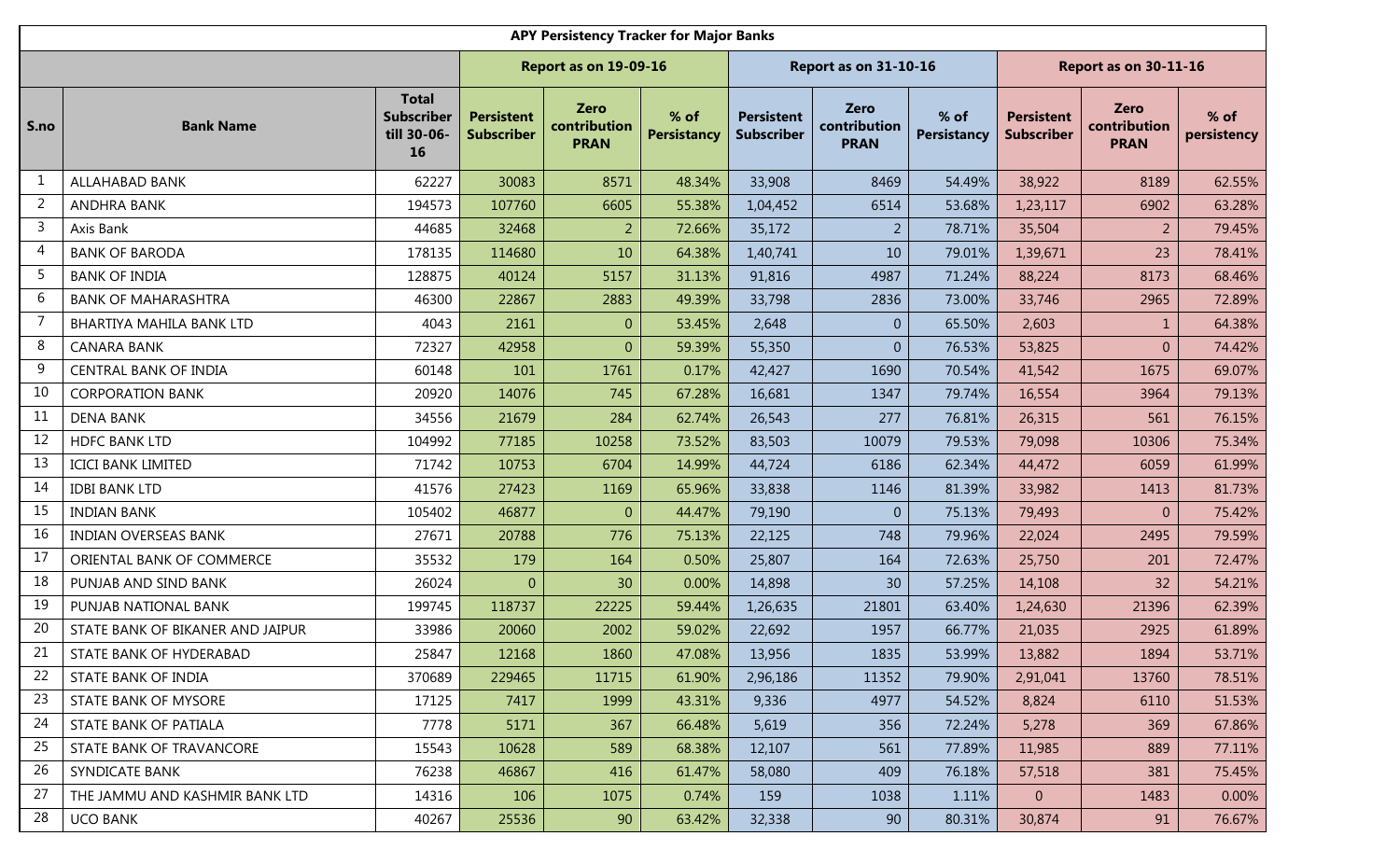| 29 | 54545<br>UNION BANK OF INDIA  | 33325   | 1261  | 61.10% | 43,619    | 1223  | 79.97% | 43,581    | 3118   | 79.90% |
|----|-------------------------------|---------|-------|--------|-----------|-------|--------|-----------|--------|--------|
| 30 | 38641<br>UNITED BANK OF INDIA | 19074   | 765   | 49.36% | 30,604    | 671   | 79.20% | 30,477    | 714    | 78.87% |
|    | 34223<br>VIJAYA BANK          | 19202   | 1638  | 56.11% | 23,392    | 3600  | 68.35% | 23,610    | 4576   | 68.99% |
|    | <b>TOTAL</b><br>2188671       | 1159918 | 91121 | 53.00% | 15,62,344 | 94355 | 71.38% | 15,61,685 | 110667 | 71.35% |

|                | <b>APY Persistency Tracker for PVT Banks</b><br><b>Report as on 31-10-16</b><br><b>Report as on 30-11-16</b> |                                                        |                                             |                             |                            |                                        |                                            |                            |                                        |                                            |                       |  |  |  |
|----------------|--------------------------------------------------------------------------------------------------------------|--------------------------------------------------------|---------------------------------------------|-----------------------------|----------------------------|----------------------------------------|--------------------------------------------|----------------------------|----------------------------------------|--------------------------------------------|-----------------------|--|--|--|
|                |                                                                                                              |                                                        | <b>Report as on 19-09-16</b><br><b>Zero</b> |                             |                            |                                        |                                            |                            |                                        |                                            |                       |  |  |  |
| S.no           | <b>Bank Name</b>                                                                                             | <b>Total</b><br><b>Subscriber</b><br>till 30-06-<br>16 | <b>Persistent</b><br><b>Subscriber</b>      | contribution<br><b>PRAN</b> | % of<br><b>Persistancy</b> | <b>Persistent</b><br><b>Subscriber</b> | <b>Zero</b><br>contribution<br><b>PRAN</b> | % of<br><b>Persistancy</b> | <b>Persistent</b><br><b>Subscriber</b> | <b>Zero</b><br>contribution<br><b>PRAN</b> | $%$ of<br>persistency |  |  |  |
| $\mathbf{1}$   | <b>CITY UNION BANK LTD</b>                                                                                   | 782                                                    | 557                                         | 6                           | 71.23%                     | 583                                    | 6                                          | 74.55%                     | 582                                    | 6                                          | 74.42%                |  |  |  |
| $\overline{2}$ | <b>DCB BANK LIMITED</b>                                                                                      | 1313                                                   | 816                                         | 40                          | 62.15%                     | 880                                    | 38                                         | 67.02%                     | 917                                    | 37                                         | 69.84%                |  |  |  |
| $\overline{3}$ | DHANLAXMI BANK LIMITED                                                                                       | 862                                                    | 674                                         | 20                          | 78.19%                     | 718                                    | 20                                         | 83.29%                     | 718                                    | 19                                         | 83.29%                |  |  |  |
| $\overline{4}$ | <b>INDUSIND BANK LIMITED</b>                                                                                 | 4926                                                   | 920                                         | 2543                        | 18.68%                     | 1,082                                  | 2448                                       | 21.97%                     | 934                                    | 2430                                       | 18.96%                |  |  |  |
| 5              | KARNATAKA BANK LIMITED                                                                                       | 13310                                                  | 9520                                        | 126                         | 71.53%                     | 11,520                                 | 114                                        | 86.55%                     | 11,681                                 | 138                                        | 87.76%                |  |  |  |
| 6              | KOTAK MAHINDRA BANK                                                                                          | 236                                                    | 230                                         | $\mathbf{1}$                | 97.46%                     | 233                                    | $\mathbf{1}$                               | 98.73%                     | 230                                    | $\mathbf{1}$                               | 97.46%                |  |  |  |
| $\overline{7}$ | RBL BANK LIMITED                                                                                             | 476                                                    | 300                                         | 6                           | 63.03%                     | 320                                    | 6                                          | 67.23%                     | 310                                    | 8                                          | 65.13%                |  |  |  |
| 8              | STANDARD CHARTERED BANK                                                                                      | 48                                                     | 34                                          | 5                           | 70.83%                     | 42                                     | 5                                          | 87.50%                     | 42                                     | 5                                          | 87.50%                |  |  |  |
| 9              | TAMILNAD MERCANTILE BANK PVT LTD                                                                             | 14088                                                  | 8502                                        | 41                          | 60.35%                     | 10,842                                 | 41                                         | 76.96%                     | 11,115                                 | 42                                         | 78.90%                |  |  |  |
| 10             | THE CATHOLIC SYRIAN BANK LIMITED                                                                             | 1087                                                   | 885                                         | 31                          | 81.42%                     | 959                                    | 31                                         | 88.22%                     | 888                                    | 45                                         | 81.69%                |  |  |  |
| 11             | THE FEDERAL BANK LTD                                                                                         | 4570                                                   | 2199                                        | 54                          | 48.12%                     | 3,972                                  | 50                                         | 86.91%                     | 3,921                                  | 46                                         | 85.80%                |  |  |  |
| 12             | THE KARUR VYSYA BANK LTD                                                                                     | 3017                                                   | 1995                                        | 35                          | 66.13%                     | 2,679                                  | 34                                         | 88.80%                     | 2,684                                  | 34                                         | 88.96%                |  |  |  |
| 13             | THE LAKSHMI VILAS BANK LTD                                                                                   | 422                                                    | 295                                         | 11                          | 69.91%                     | 335                                    | 11                                         | 79.38%                     | 321                                    | 13                                         | 76.07%                |  |  |  |
| 14             | THE NAINITAL BANK LTD                                                                                        | 156                                                    | 115                                         | $\overline{0}$              | 73.72%                     | 123                                    | $\overline{0}$                             | 78.85%                     | 114                                    | $\overline{0}$                             | 73.08%                |  |  |  |
| 15             | THE SOUTH INDIAN BANK LTD                                                                                    | 6723                                                   | 3928                                        | $\overline{0}$              | 58.43%                     | 5,453                                  | $\overline{0}$                             | 81.11%                     | 5,346                                  | $\mathbf{1}$                               | 79.52%                |  |  |  |
| 16             | YES BANK LIMITED                                                                                             | 1927                                                   | 1453                                        | $\boldsymbol{0}$            | 75.40%                     | 1,614                                  | $\overline{0}$                             | 83.76%                     | 1,593                                  | $\overline{0}$                             | 82.67%                |  |  |  |
|                | <b>TOTAL</b>                                                                                                 | 53943                                                  | 32423                                       | 2919                        | 60.11%                     | 41,355                                 | 2805                                       | 76.66%                     | 41,396                                 | 2825                                       | 76.74%                |  |  |  |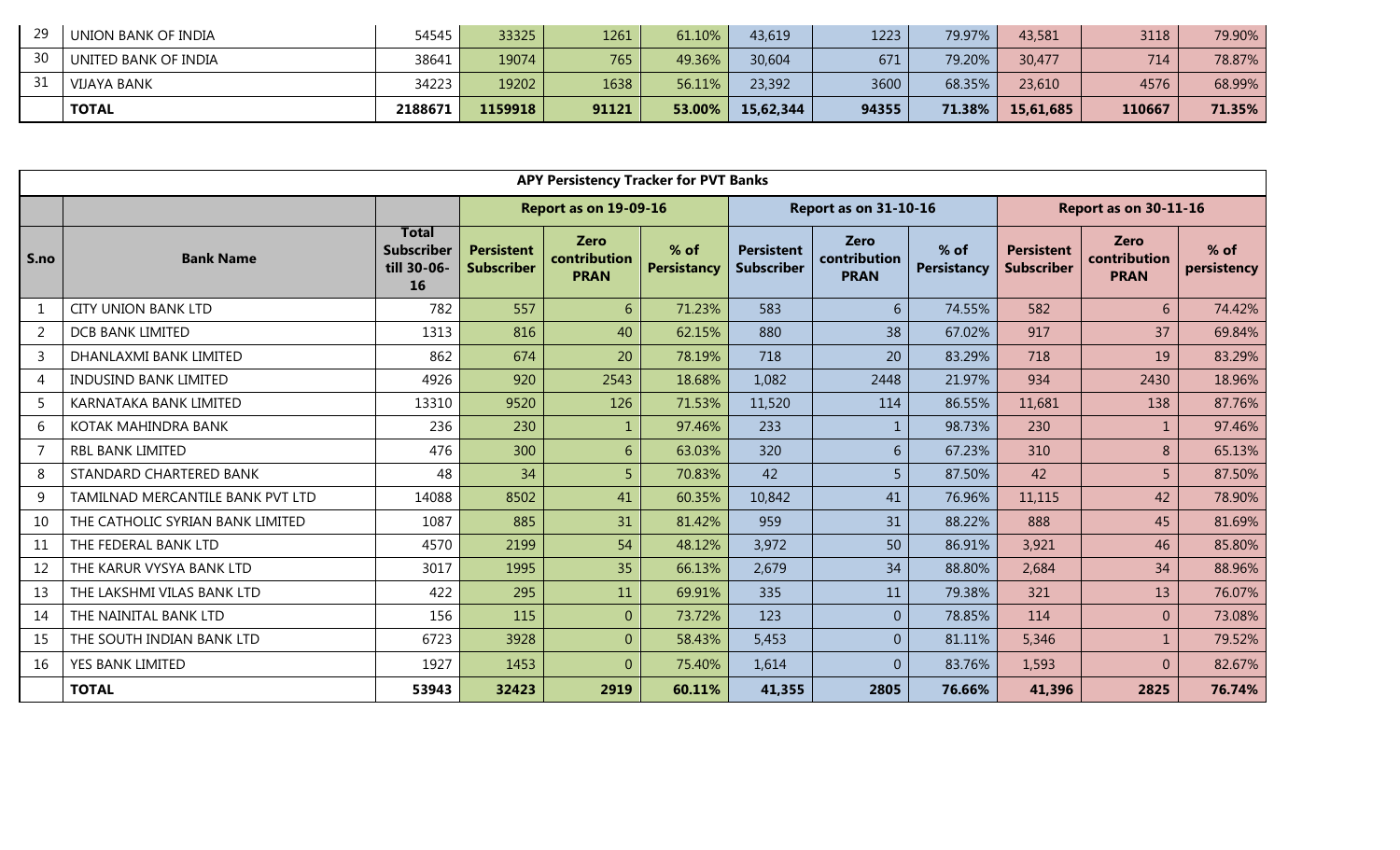|                | <b>APY Persistency Tracker for RRBs</b><br><b>Report as on 19-09-16</b><br><b>Report as on 31-10-16</b><br>Report as on 30-11-16 |                                                        |                                                                                                                                                                                                                    |                  |        |        |                |                    |                                        |                                            |                     |  |  |  |
|----------------|----------------------------------------------------------------------------------------------------------------------------------|--------------------------------------------------------|--------------------------------------------------------------------------------------------------------------------------------------------------------------------------------------------------------------------|------------------|--------|--------|----------------|--------------------|----------------------------------------|--------------------------------------------|---------------------|--|--|--|
|                |                                                                                                                                  |                                                        | <b>Zero</b><br><b>Zero</b><br>% of<br>% of<br><b>Persistent</b><br><b>Persistent</b><br>contribution<br>contribution<br><b>Persistancy</b><br><b>Subscriber</b><br><b>Subscriber</b><br><b>PRAN</b><br><b>PRAN</b> |                  |        |        |                |                    |                                        |                                            |                     |  |  |  |
| S.no           | <b>Bank Name</b>                                                                                                                 | <b>Total</b><br><b>Subscriber</b><br>till 30-06-<br>16 |                                                                                                                                                                                                                    |                  |        |        |                | <b>Persistancy</b> | <b>Persistent</b><br><b>Subscriber</b> | <b>Zero</b><br>contribution<br><b>PRAN</b> | % of<br>persistency |  |  |  |
| $\mathbf{1}$   | ALLAHABAD UP GRAMIN BANK                                                                                                         | 16109                                                  | 10491                                                                                                                                                                                                              | 251              | 65.13% | 11,405 | 241            | 70.80%             | 10,953                                 | 228                                        | 67.99%              |  |  |  |
| $\overline{2}$ | ANDHRA PRADESH GRAMEENA VIKAS BANK                                                                                               | 6399                                                   | 3181                                                                                                                                                                                                               | $\mathbf{0}$     | 49.71% | 4,045  | $\overline{0}$ | 63.21%             | 3,729                                  | 38                                         | 58.27%              |  |  |  |
| 3              | ANDHRA PRAGATHI GRAMEENA BANK                                                                                                    | 21492                                                  | 14038                                                                                                                                                                                                              | $\overline{3}$   | 65.32% | 15,875 | $\overline{3}$ | 73.86%             | 15,240                                 | $\overline{4}$                             | 70.91%              |  |  |  |
| 4              | ARUNACHAL PRADESH RURAL BANK                                                                                                     | 178                                                    | 127                                                                                                                                                                                                                | $\mathbf 1$      | 71.35% | 147    | $\overline{1}$ | 82.58%             | 138                                    | 1                                          | 77.53%              |  |  |  |
| 5              | ASSAM GRAMIN VIKASH BANK                                                                                                         | 27973                                                  | $\mathbf{0}$                                                                                                                                                                                                       | 977              | 0.00%  | 14,210 | 940            | 50.80%             | 16,516                                 | 2151                                       | 59.04%              |  |  |  |
| 6              | BANGIYA GRAMIN VIKASH BANK                                                                                                       | 2764                                                   | 2225                                                                                                                                                                                                               | 8 <sup>°</sup>   | 80.50% | 2,414  | $\overline{7}$ | 87.34%             | 2,392                                  | $\overline{7}$                             | 86.54%              |  |  |  |
| $\overline{7}$ | BARODA GUJARAT GRAMIN BANK                                                                                                       | 1984                                                   | 1536                                                                                                                                                                                                               | $\mathbf{1}$     | 77.42% | 1,632  | $\mathbf{1}$   | 82.26%             | 1,651                                  | $\mathbf{1}$                               | 83.22%              |  |  |  |
| 8              | BARODA RAJASTHAN KSHETRIYA GRAMIN<br><b>BANK</b>                                                                                 | 4887                                                   | 3708                                                                                                                                                                                                               | $\mathbf{0}$     | 75.87% | 3,868  | $\overline{0}$ | 79.15%             | 3,745                                  | 4                                          | 76.63%              |  |  |  |
| 9              | BARODA UTTAR PRADESH GRAMIN BANK                                                                                                 | 17084                                                  | 13460                                                                                                                                                                                                              | $\overline{4}$   | 78.79% | 14,138 | $\overline{4}$ | 82.76%             | 13,899                                 | $\overline{7}$                             | 81.36%              |  |  |  |
| 10             | <b>BIHAR GRAMIN BANK</b>                                                                                                         | 14278                                                  | 9937                                                                                                                                                                                                               | $\overline{0}$   | 69.60% | 10,330 | $\overline{0}$ | 72.35%             | 9,571                                  | $\boldsymbol{0}$                           | 67.03%              |  |  |  |
| 11             | CENTRAL MADHYA PRADESH GRAMIN BANK                                                                                               | 9617                                                   | 6821                                                                                                                                                                                                               | $\boldsymbol{0}$ | 70.93% | 7,037  | $\overline{0}$ | 73.17%             | 6,958                                  | $\mathbf{0}$                               | 72.35%              |  |  |  |
| 12             | CHAITANYA GODAVARI GRAMEENA BANK                                                                                                 | 13728                                                  | 8301                                                                                                                                                                                                               | 277              | 60.47% | 8,679  | 275            | 63.22%             | 8,303                                  | 334                                        | 60.48%              |  |  |  |
| 13             | Chhattisgarh Rajya Gramin Bank                                                                                                   | 1908                                                   | 1209                                                                                                                                                                                                               | 14               | 63.36% | 1,570  | 14             | 82.29%             | 1,556                                  | 14                                         | 81.55%              |  |  |  |
| 14             | DENA GUJARAT GRAMIN BANK                                                                                                         | 2611                                                   | 2218                                                                                                                                                                                                               | $\overline{0}$   | 84.95% | 2,330  | $\overline{0}$ | 89.24%             | 2,318                                  | 6                                          | 88.78%              |  |  |  |
| 15             | ELLAQUAI DEHATI BANK HEAD OFFICE                                                                                                 | 1841                                                   | $\theta$                                                                                                                                                                                                           | 6                | 0.00%  | 888    | 6              | 48.23%             | 861                                    | 6                                          | 46.77%              |  |  |  |
| 16             | <b>GRAMIN BANK OF ARYAVART</b>                                                                                                   | 41333                                                  | 25842                                                                                                                                                                                                              | 2890             | 62.52% | 26,783 | 2871           | 64.80%             | 24,241                                 | 3873                                       | 58.65%              |  |  |  |
| 17             | HIMACHAL PRADESH GRAMIN BANK                                                                                                     | 6097                                                   | 4004                                                                                                                                                                                                               | 412              | 65.67% | 4,197  | 406            | 68.84%             | 4,211                                  | 390                                        | 69.07%              |  |  |  |
| 18             | <b>J&amp;K GRAMEEN BANK</b>                                                                                                      | 1592                                                   | 900                                                                                                                                                                                                                | $\mathbf{1}$     | 56.53% | 1,152  | $\mathbf{1}$   | 72.36%             | 975                                    | $\mathbf{1}$                               | 61.24%              |  |  |  |
| 19             | <b>JHARKHAND GRAMIN BANK</b>                                                                                                     | 12026                                                  | 8219                                                                                                                                                                                                               | 671              | 68.34% | 8,573  | 663            | 71.29%             | 8,003                                  | 1100                                       | 66.55%              |  |  |  |
| 20             | KARNATAKA VIKAS GRAMEENA BANK                                                                                                    | 21579                                                  | 6341                                                                                                                                                                                                               | 577              | 29.39% | 16,149 | 469            | 74.84%             | 15,269                                 | 421                                        | 70.76%              |  |  |  |
| 21             | KASHI GOMTI SAMYUT GRAMIN BANK                                                                                                   | 3459                                                   | 2356                                                                                                                                                                                                               | 106              | 68.11% | 2,540  | 102            | 73.43%             | 2,534                                  | 636                                        | 73.26%              |  |  |  |
| 22             | KAVERI GRAMEENA BANK                                                                                                             | 7280                                                   | 4855                                                                                                                                                                                                               | $\overline{0}$   | 66.69% | 5,546  | $\overline{0}$ | 76.18%             | 4,996                                  | 1                                          | 68.63%              |  |  |  |
| 23             | KERALA GRAMIN BANK                                                                                                               | 10168                                                  | 7329                                                                                                                                                                                                               | $\overline{0}$   | 72.08% | 7,616  | $\mathbf 0$    | 74.90%             | 7,435                                  | $\mathbf{0}$                               | 73.12%              |  |  |  |
| 24             | LANGPI DEHANGI RURAL BANK                                                                                                        | 8067                                                   | 4779                                                                                                                                                                                                               | $\overline{0}$   | 59.24% | 6,004  | $\overline{0}$ | 74.43%             | 5,879                                  | $\overline{0}$                             | 72.88%              |  |  |  |
| 25             | MADHYA BIHAR GRAMIN BANK                                                                                                         | 105899                                                 | 50560                                                                                                                                                                                                              | 19543            | 47.74% | 53,155 | 19496          | 50.19%             | 50,838                                 | 19668                                      | 48.01%              |  |  |  |
| 26             | MADHYANCHAL GRAMIN BANK                                                                                                          | 12054                                                  | 7072                                                                                                                                                                                                               | $\overline{0}$   | 58.67% | 8,834  | $\overline{0}$ | 73.29%             | 8,820                                  | $\overline{0}$                             | 73.17%              |  |  |  |
| 27             | MAHARASHTRA GRAMIN BANK                                                                                                          | 4812                                                   | 2417                                                                                                                                                                                                               | $\overline{0}$   | 50.23% | 3,600  | $\overline{0}$ | 74.81%             | 3,387                                  | $\overline{0}$                             | 70.39%              |  |  |  |
| 28             | MALWA GRAMIN BANK                                                                                                                | 1140                                                   | 560                                                                                                                                                                                                                | $\overline{0}$   | 49.12% | 796    | $\overline{0}$ | 69.82%             | 664                                    | $\overline{0}$                             | 58.25%              |  |  |  |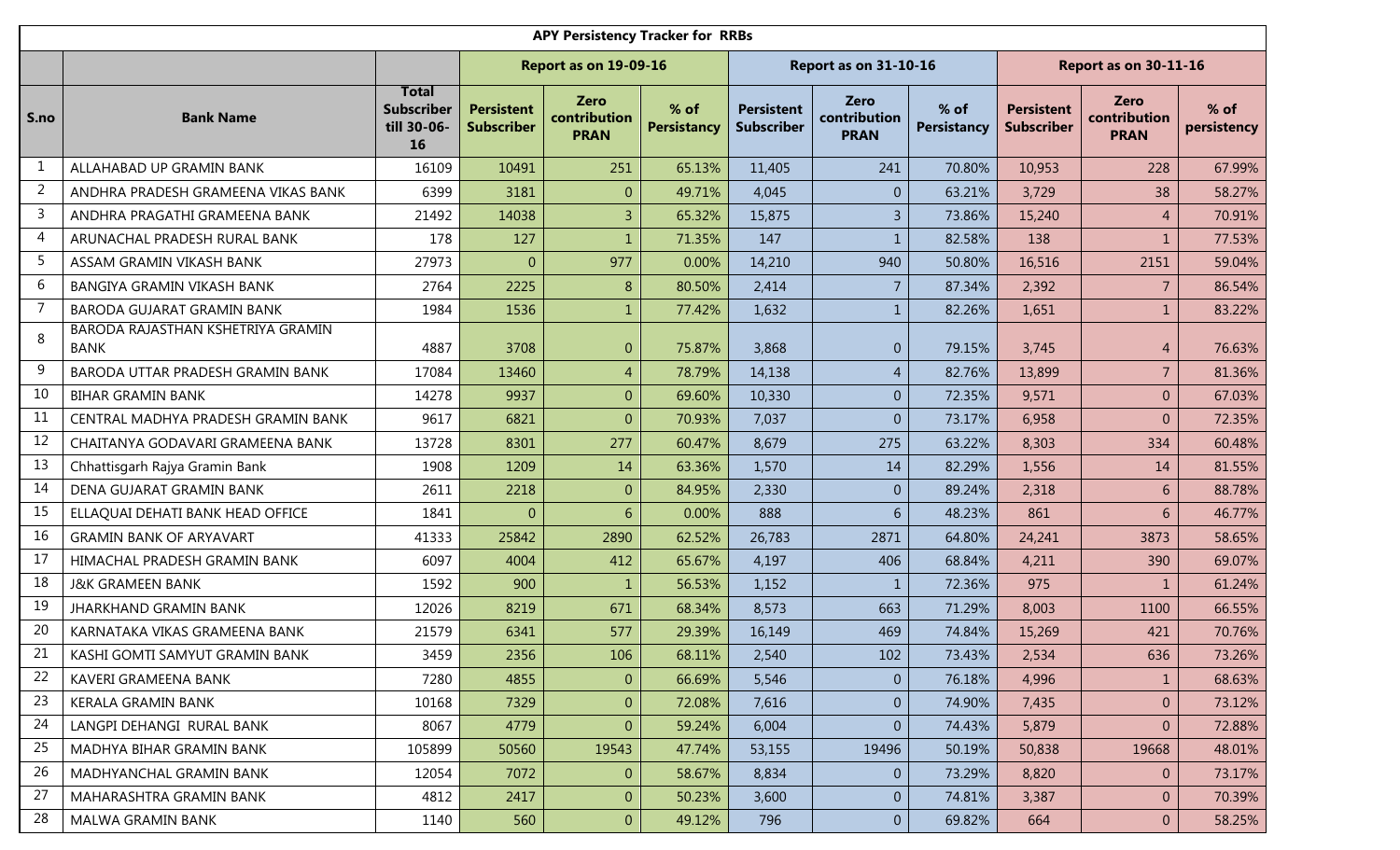| 29 | <b>MANIPUR RURAL BANK</b>        | 391    | 269            | $\overline{2}$ | 68.80% | 305          | $\overline{2}$ | 78.01% | 308      | $\overline{2}$   | 78.77% |
|----|----------------------------------|--------|----------------|----------------|--------|--------------|----------------|--------|----------|------------------|--------|
| 30 | MEGHALAYA RURAL BANK             | 687    | 541            | $\overline{2}$ | 78.75% | 616          | $\overline{2}$ | 89.67% | 603      | $\overline{2}$   | 87.77% |
| 31 | <b>MIZORAM RURAL BANK</b>        | 499    | 403            | $\overline{0}$ | 80.76% | 423          | $\overline{0}$ | 84.77% | 428      | $\mathbf{0}$     | 85.77% |
| 32 | <b>NAGALAND RURAL BANK</b>       | 29     | 18             | $\overline{0}$ | 62.07% | 20           | $\overline{0}$ | 68.97% | 20       | $\overline{0}$   | 68.97% |
| 33 | NARMADA JHABUA GRAMIN BANK       | 35066  | 210            | 6898           | 0.60%  | 18,746       | 6756           | 53.46% | 16,344   | 7194             | 46.61% |
| 34 | ODISHA GRAMYA BANK               | 5399   | 3617           | 292            | 66.99% | 3,884        | 283            | 71.94% | 3,698    | 510              | 68.49% |
| 35 | PALLAVAN GRAMA BANK              | 3303   | 2077           | 153            | 62.88% | 2,248        | 145            | 68.06% | 2,295    | 139              | 69.48% |
| 36 | PANDYAN GRAMA BANK               | 1063   | $\overline{0}$ | 39             | 0.00%  | 677          | 39             | 63.69% | 639      | 86               | 60.11% |
| 37 | PASCHIM BANGA GRAMIN BANK        | 1992   | $\Omega$       | $\overline{0}$ | 0.00%  | 1,541        | $\overline{0}$ | 77.36% | 1,433    | $\overline{0}$   | 71.94% |
| 38 | PRAGATHI KRISHNA GRAMIN BANK     | 13700  | 10111          | $\overline{0}$ | 73.80% | 10,703       | $\mathbf{0}$   | 78.12% | 9,606    | $\boldsymbol{0}$ | 70.12% |
| 39 | PRATHAMA BANK                    | 4733   | 2988           | $\overline{0}$ | 63.13% | 3,514        | $\overline{0}$ | 74.24% | 3,363    | $\overline{0}$   | 71.05% |
| 40 | Puduvai Bharthiar Grama Bank     | 799    | $\theta$       | 122            | 0.00%  | 410          | 122            | 51.31% | 431      | 145              | 53.94% |
| 41 | PUNJAB GRAMIN BANK               | 24681  | 12823          | 1641           | 51.95% | 13,466       | 1629           | 54.56% | 13,056   | 1836             | 52.90% |
| 42 | PURVANCHAL BANK                  | 2869   | 1761           | $\overline{0}$ | 61.38% | 2,185        | $\overline{0}$ | 76.16% | 2,113    | $\mathbf{0}$     | 73.65% |
| 43 | RAJASTHAN MARUDHARA GRAMIN BANK  |        |                |                |        |              |                |        |          |                  |        |
|    | (RMGB)                           | 2839   | 1797           | $\overline{0}$ | 63.30% | 2,183        | $\overline{0}$ | 76.89% | 2,142    | $\mathbf{0}$     | 75.45% |
| 44 | SAPTAGIRI GRAMEENA BANK          | 2224   | 1281           | 106            | 57.60% | 1,415        | 102            | 63.62% | 1,390    | 95               | 62.50% |
| 45 | SARVA HARYANA GRAMIN BANK        | 18251  | 10803          | 1371           | 59.19% | 11,448       | 1364           | 62.73% | 10,664   | 1419             | 58.43% |
| 46 | SARVA UP GRAMIN BANK             | 20597  | 11372          | 2308           | 55.21% | 12,044       | 2259           | 58.47% | 11,691   | 2316             | 56.76% |
| 47 | SAURASHTRA GRAMIN BANK           | 2165   | 1209           | $\overline{0}$ | 55.84% | 1,548        | $\overline{0}$ | 71.50% | 1,536    | $\boldsymbol{0}$ | 70.95% |
| 48 | <b>SUTLEJ GRAMIN BANK</b>        | 666    | 391            | $\overline{0}$ | 58.71% | 440          | $\overline{0}$ | 66.07% | 415      | $\mathbf{0}$     | 62.31% |
| 49 | TELANGANA GRAMEENA BANK          | 7927   | 4086           | $\mathbf{1}$   | 51.55% | 5,741        | $\mathbf{1}$   | 72.42% | 5,222    | $\mathbf 1$      | 65.88% |
| 50 | TRIPURA GRAMIN BANK              | 3600   | 2482           | $\overline{7}$ | 68.94% | 2,834        | $\overline{7}$ | 78.72% | 2,779    | 8                | 77.19% |
| 51 | Utkal Grameen Bank               | 3584   | 2146           | $\overline{0}$ | 59.88% | 2,784        | $\overline{0}$ | 77.68% | 2,704    | $\mathbf{0}$     | 75.45% |
| 52 | UTTAR BIHAR GRAMIN BANK          | 66874  | 40             | $\overline{0}$ | 0.06%  | 36,730       | $\overline{0}$ | 54.92% | 33,932   | $\overline{0}$   | 50.74% |
| 53 | UTTARAKHAND GRAMIN BANK          | 566    | 411            | $\overline{0}$ | 72.61% | 469          | $\overline{0}$ | 82.86% | 456      | $\mathbf{0}$     | 80.57% |
| 54 | UTTARBANGA KSHETRIYA GRAMIN BANK | 5499   | $\mathbf{1}$   | $1\,$          | 0.02%  | $\mathbf{1}$ | $\mathbf{1}$   | 0.02%  | 4,025    | 13               | 73.20% |
| 55 | VANANCHAL GRAMIN BANK            | 1091   | 543            | $\overline{0}$ | 49.77% | 875          | $\overline{0}$ | 80.20% | 877      | $\Omega$         | 80.38% |
| 56 | VIDHARBHA KONKAN GRAMIN BANK     | 11867  | 6639           | 582            | 55.95% | 6,957        | 580            | 58.62% | 6,433    | 1198             | 54.21% |
|    | <b>TOTAL</b>                     | 621320 | 280505         | 39267          | 45.15% | 3,87,720     | 38792          | 62.40% | 3,73,685 | 43855            | 60.14% |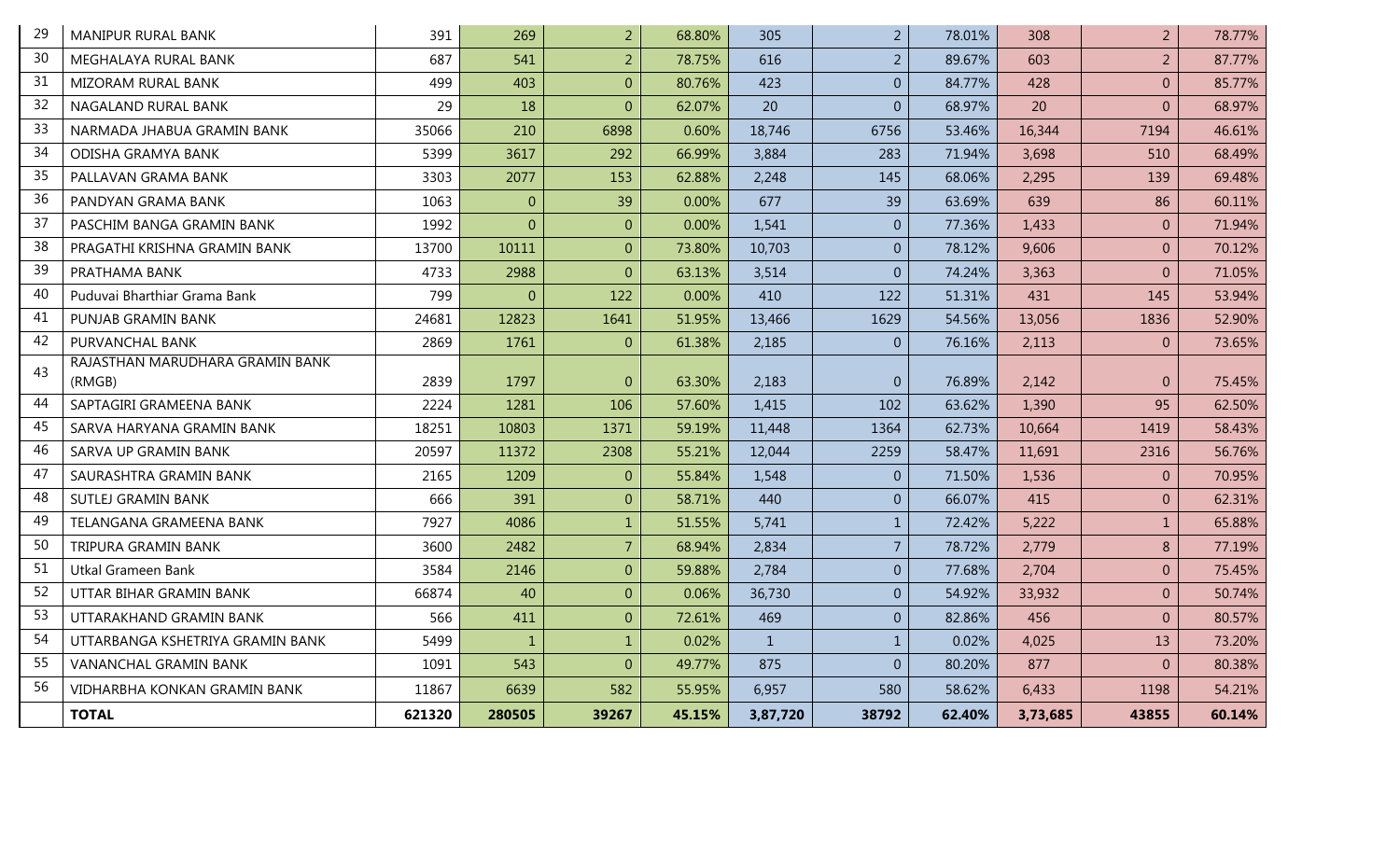|      | <b>APY Persistency Tracker for DOPs</b> |                                                               |                                        |                                            |                              |                          |                                     |                     |                          |                                              |                     |  |  |
|------|-----------------------------------------|---------------------------------------------------------------|----------------------------------------|--------------------------------------------|------------------------------|--------------------------|-------------------------------------|---------------------|--------------------------|----------------------------------------------|---------------------|--|--|
|      |                                         |                                                               | Report as on 19-09-16                  |                                            |                              |                          | <b>Report as on 31-10-16</b>        |                     |                          | Report as on 30-11-16                        |                     |  |  |
| S.no | <b>DOP</b>                              | <b>Total</b><br><b>Subscriber</b><br>till 30-06-<br><b>16</b> | <b>Persistent</b><br><b>Subscriber</b> | <b>Zero</b><br>contribution<br><b>PRAN</b> | $%$ of<br><b>Persistancy</b> | Persistent<br>Subscriber | Zero<br>contribution<br><b>PRAN</b> | % of<br>Persistancy | Persistent<br>Subscriber | <b>Zero</b><br>l contribution<br><b>PRAN</b> | % of<br>persistency |  |  |
|      | Department of Post                      | 105302                                                        | 1972                                   |                                            | 1.87%                        | 44,881                   |                                     | 42.62%              | 40,869                   |                                              | 38.81%              |  |  |

|                 | <b>Persistency Tracker for DCCBs</b><br>Report as on 31-10-16<br><b>Report as on 30-11-16</b><br>Report as on 30-09-16 |                                   |                                        |                                            |                       |                                        |                                            |                       |                                        |                                            |                       |  |  |  |
|-----------------|------------------------------------------------------------------------------------------------------------------------|-----------------------------------|----------------------------------------|--------------------------------------------|-----------------------|----------------------------------------|--------------------------------------------|-----------------------|----------------------------------------|--------------------------------------------|-----------------------|--|--|--|
|                 |                                                                                                                        |                                   |                                        |                                            |                       |                                        |                                            |                       |                                        |                                            |                       |  |  |  |
| S.no            | <b>Aggregator</b>                                                                                                      | <b>Total</b><br><b>Subscriber</b> | <b>Persistent</b><br><b>Subscriber</b> | <b>Zero</b><br>contribution<br><b>PRAN</b> | $%$ of<br>persistency | <b>Persistent</b><br><b>Subscriber</b> | <b>Zero</b><br>contribution<br><b>PRAN</b> | $%$ of<br>persistency | <b>Persistent</b><br><b>Subscriber</b> | <b>Zero</b><br>contribution<br><b>PRAN</b> | $%$ of<br>persistency |  |  |  |
| $\mathbf{1}$    | AMRELI JILLA MADHYASTH SAHAKARI BANK<br><b>LTD</b>                                                                     | 1032                              | 972                                    | $\overline{0}$                             | 94.19%                | 936                                    | $\mathbf{0}$                               | 90.70%                | 978                                    | $\mathbf{0}$                               | 94.77%                |  |  |  |
| 2               | ANDAMAN & NICOBAR STATE COOPERATIVE<br><b>BANK LTD</b>                                                                 | $\mathbf{1}$                      | $\overline{0}$                         | $\mathbf{1}$                               | 0.00%                 | $\overline{0}$                         | $\mathbf{1}$                               | 0.00%                 | $\overline{0}$                         | $\mathbf{1}$                               | 0.00%                 |  |  |  |
| 3               | ARUNACHAL PRADESH STATE COOPERATIVE<br>APEX BANK LIMITED                                                               | $\overline{7}$                    | $\overline{2}$                         | $\overline{0}$                             | 28.57%                | $\mathbf{1}$                           | $\overline{0}$                             | 14.29%                | $\overline{2}$                         | $\overline{0}$                             | 28.57%                |  |  |  |
| 4               | <b>BHOPAL COOP. CENTRAL BANK LTD.</b>                                                                                  | 38                                | 34                                     | $\overline{0}$                             | 89.47%                | 34                                     | $\overline{0}$                             | 89.47%                | 36                                     | $\overline{0}$                             | 94.74%                |  |  |  |
| 5.              | CHHATTISGARH RAJYA SAHAKARI BANK MYDT<br>(APEX BANK)                                                                   | 4                                 | $\Omega$                               | $\overline{0}$                             | 0.00%                 | $\overline{3}$                         | $\overline{0}$                             | 75.00%                | $\overline{4}$                         | $\overline{0}$                             | 100.00%               |  |  |  |
| 6               | <b>DISTRICT CENTRAL COOPERATIVE BANK</b><br>LIMITED HOSHANGABAD                                                        | 61                                | 5                                      | $\overline{3}$                             | 8.20%                 | $\Omega$                               | $\overline{3}$                             | 0.00%                 | $\Omega$                               | $\overline{3}$                             | 0.00%                 |  |  |  |
|                 | DOMBIVLI NAGARI SAHAKARI BANK LTD                                                                                      | 228                               | 181                                    | 9                                          | 79.39%                | 181                                    | 9                                          | 79.39%                | 189                                    | 9                                          | 82.89%                |  |  |  |
| 8               | IDUKKI DISTRICT COOPERATIVE BANK LTD                                                                                   | 253                               | $\mathbf{1}$                           | $\overline{0}$                             | 0.40%                 | $\overline{0}$                         | $\overline{0}$                             | 0.00%                 | $\overline{0}$                         | $\overline{0}$                             | 0.00%                 |  |  |  |
| 9               | INDORE PREMIER CO-OPERATIVE BANK LTD                                                                                   | 20                                | 17                                     | $\overline{0}$                             | 85.00%                | 14                                     | $\overline{0}$                             | 70.00%                | 17                                     | $\overline{0}$                             | 85.00%                |  |  |  |
| 10              | JAMIA CO-OPERATIVE BANK LIMITED                                                                                        | $\mathbf{1}$                      | $\mathbf{1}$                           | $\overline{0}$                             | 100.00%               | $\overline{0}$                         | $\overline{0}$                             | 0.00%                 | $\mathbf{1}$                           | $\overline{0}$                             | 100.00%               |  |  |  |
| $\overline{11}$ | JILA SAHAKARI KENDRIYA BANK MARYADIT<br><b>BALAGHAT</b>                                                                | 239                               | 99                                     | $\overline{0}$                             | 41.42%                | 124                                    | $\overline{0}$                             | 51.88%                | 151                                    | $\mathbf{0}$                               | 63.18%                |  |  |  |
| 12              | JILA SAHAKARI KENDRIYA BANK MARYADIT<br><b>DEWAS MP</b>                                                                | $\overline{3}$                    | $\overline{3}$                         | $\overline{0}$                             | 100.00%               | $\overline{3}$                         | $\overline{0}$                             | 100.00%               | $\overline{3}$                         | $\theta$                                   | 100.00%               |  |  |  |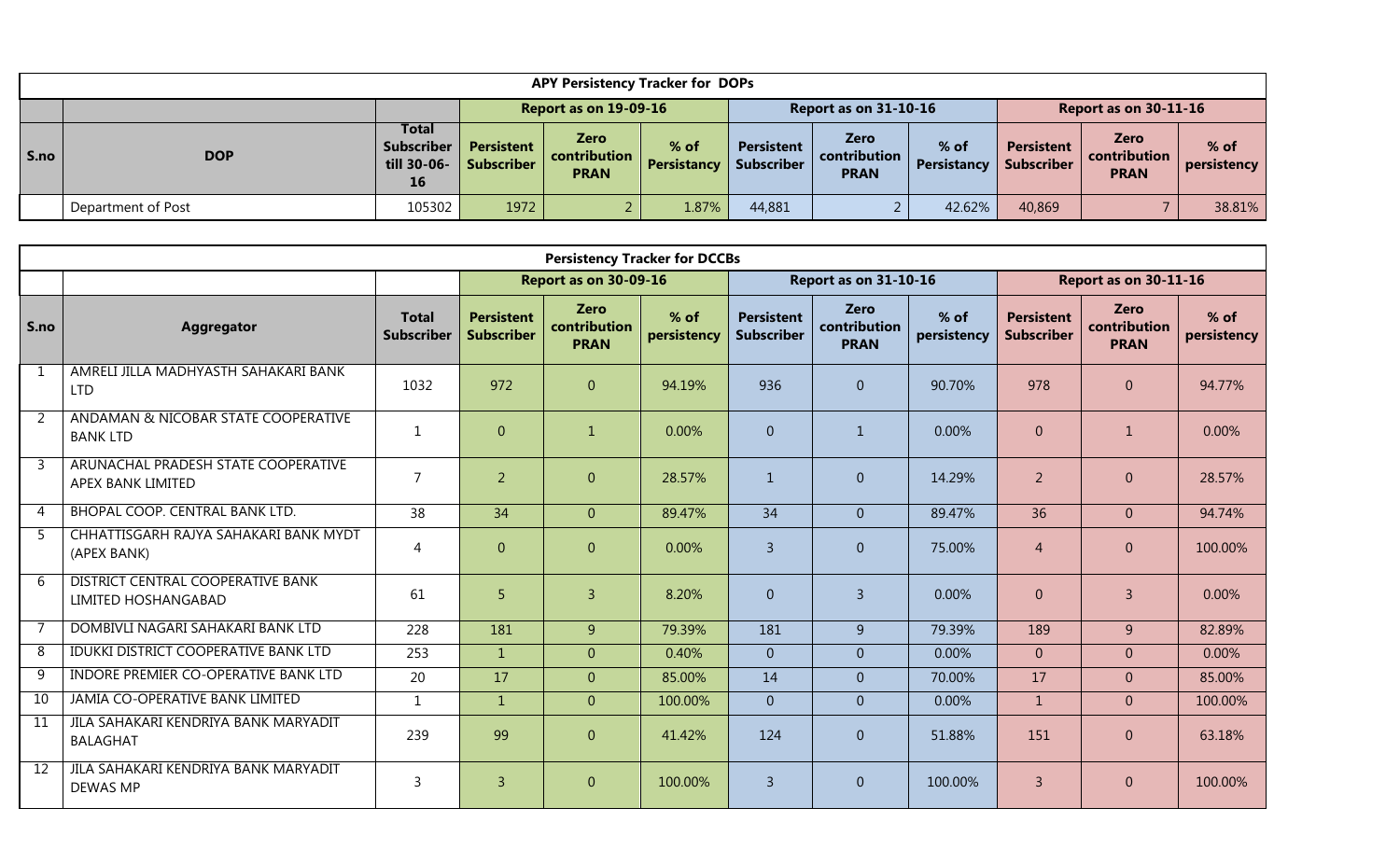| -13             | JILA SAHAKARI KENDRIYA BANK MARYADIT<br><b>DHAR</b>        | 363            | 294            | $\overline{0}$ | 80.99%  | 278            | $\overline{0}$ | 76.58%  | 306            | $\mathbf{0}$   | 84.30%  |
|-----------------|------------------------------------------------------------|----------------|----------------|----------------|---------|----------------|----------------|---------|----------------|----------------|---------|
| 14              | JILA SAHAKARI KENDRIYA BANK MARYADIT<br><b>DURG</b>        | 62             | $\overline{0}$ | 11             | 0.00%   | $\overline{0}$ | 11             | 0.00%   | $\overline{0}$ | 11             | 0.00%   |
| $\overline{15}$ | JILA SAHAKARI KENDRIYA BANK MARYADIT<br><b>JABALPUR</b>    | 13             | 10             | $\overline{0}$ | 76.92%  | 11             | $\overline{0}$ | 84.62%  | 13             | $\mathbf{0}$   | 100.00% |
| 16              | JILA SAHAKARI KENDRIYA BANK MARYADIT<br>KHANDWA            | 421            | 318            | $\overline{0}$ | 75.53%  | 286            | $\overline{0}$ | 67.93%  | 347            | $\mathbf{0}$   | 82.42%  |
| 17              | JILA SAHAKARI KENDRIYA BANK MARYADIT<br><b>KHARGONE MP</b> | 35             | 32             | $\overline{0}$ | 91.43%  | 31             | $\overline{0}$ | 88.57%  | 33             | 1              | 94.29%  |
| 18              | JILA SAHAKARI KENDRIYA BANK MARYADIT<br><b>MANDLA</b>      | $\overline{2}$ | $\overline{2}$ | $\overline{0}$ | 100.00% | $\overline{2}$ | $\overline{0}$ | 100.00% | $\overline{2}$ | $\mathbf{0}$   | 100.00% |
| $\overline{19}$ | JILA SAHAKARI KENDRIYA BANK MARYADIT<br><b>MORENA</b>      | 140            | 119            | $\overline{0}$ | 85.00%  | 108            | $\overline{0}$ | 77.14%  | 120            | $\mathbf{0}$   | 85.71%  |
| 20              | JILA SAHAKARI KENDRIYA BANK MARYADIT<br>NARSINGHPUR        | 27             | 23             | $\overline{0}$ | 85.19%  | 23             | $\overline{0}$ | 85.19%  | 23             | $\mathbf{0}$   | 85.19%  |
| 21              | JILA SAHAKARI KENDRIYA BANK MARYADIT<br>RAISEN             | 161            | 105            | $\overline{0}$ | 65.22%  | 104            | $\overline{0}$ | 64.60%  | 111            | $\mathbf{0}$   | 68.94%  |
| $\overline{22}$ | JILA SAHAKARI KENDRIYA BANK MARYADIT<br><b>RAJGARH MP</b>  | $\overline{3}$ | $\overline{0}$ | $\overline{0}$ | 0.00%   | $\mathbf{3}$   | $\overline{0}$ | 100.00% | $\overline{3}$ | $\mathbf{0}$   | 100.00% |
| 23              | JILA SAHAKARI KENDRIYA BANK MARYADIT<br>RAJNANDGAON        | 69             | 64             | $\overline{0}$ | 92.75%  | 56             | $\overline{0}$ | 81.16%  | 66             | $\mathbf{0}$   | 95.65%  |
| 24              | JILA SAHAKARI KENDRIYA BANK MARYADIT<br><b>RATLAM MP</b>   | 34             | 28             | $\overline{0}$ | 82.35%  | 26             | $\overline{0}$ | 76.47%  | 29             | $\mathbf{0}$   | 85.29%  |
| 25              | JILA SAHAKARI KENDRIYA BANK MARYADIT<br>SAGAR MP           | 38             | 36             | $\overline{0}$ | 94.74%  | 34             | $\overline{0}$ | 89.47%  | 35             | $\mathbf{0}$   | 92.11%  |
| 26              | JILA SAHAKARI KENDRIYA BANK MARYADIT<br><b>SEHORE</b>      | 46             | 37             | $\overline{0}$ | 80.43%  | $\overline{0}$ | $\overline{0}$ | 0.00%   | 38             | $\overline{0}$ | 82.61%  |
| $\overline{27}$ | JILA SAHAKARI KENDRIYA BANK MARYADIT<br>SHAJAPUR           | 32             | 28             | $\overline{0}$ | 87.50%  | 20             | $\overline{0}$ | 62.50%  | 25             | $\mathbf{1}$   | 78.13%  |
| $\overline{28}$ | JILA SAHAKARI KENDRIYA BANK MARYADIT<br>SHIVPURI MP        | 25             | $\overline{0}$ | $\overline{0}$ | 0.00%   | $\overline{0}$ | $\overline{0}$ | 0.00%   | $\overline{0}$ | $\mathbf{1}$   | 0.00%   |
| 29              | JILA SAHAKARI KENDRIYA BANK MARYADIT<br>SIDHI M.P.         | 4              | $\overline{4}$ | $\overline{0}$ | 100.00% | $\overline{3}$ | $\overline{0}$ | 75.00%  | $\overline{4}$ | $\mathbf{0}$   | 100.00% |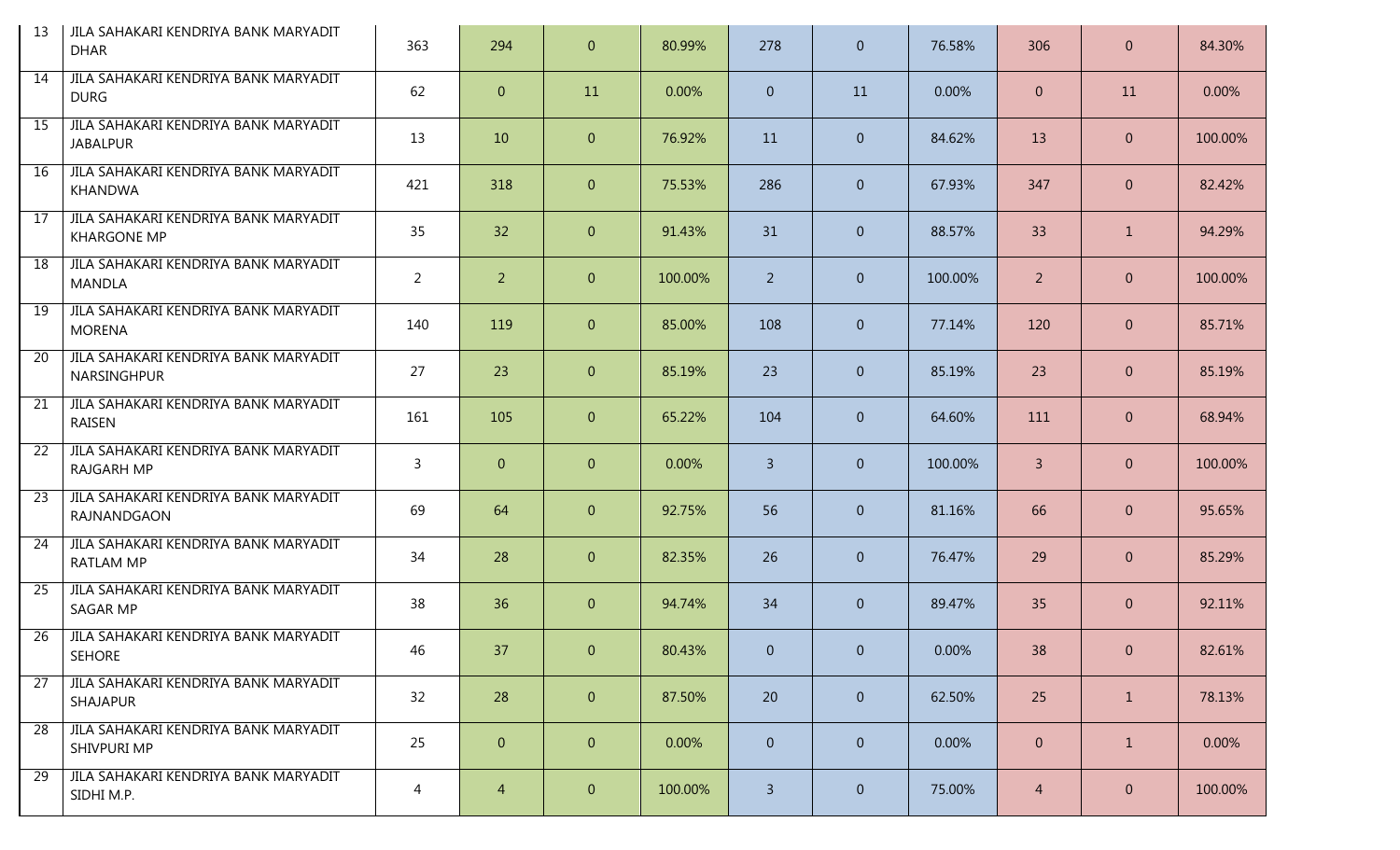| 30 | JILA SAHAKARI KENDRIYA BANK MARYADIT<br>UJJAIN MADHYA PRADESH | 27             | 25             | $\overline{0}$ | 92.59%  | $\overline{3}$ | $\overline{0}$ | 11.11%  | 27             | $\overline{0}$ | 100.00% |
|----|---------------------------------------------------------------|----------------|----------------|----------------|---------|----------------|----------------|---------|----------------|----------------|---------|
| 31 | JILA SAHAKARI KENDRIYA BANK MYDT JHABUA                       | 23             | 21             | $\overline{0}$ | 91.30%  | 23             | $\overline{0}$ | 100.00% | 23             | $\mathbf{1}$   | 100.00% |
| 32 | JILA SAHAKARI KENDRIYA BANK MYDT. GUNA                        | 92             | 59             | $\mathbf{1}$   | 64.13%  | $\overline{0}$ | $\mathbf{1}$   | 0.00%   | 66             | $\mathbf{1}$   | 71.74%  |
| 33 | JILA SAHAKARI KENDRIYA BANK MYDT. SATNA                       | 11             | 8              | $\overline{0}$ | 72.73%  | 8              | $\overline{0}$ | 72.73%  | 8              | $\overline{0}$ | 72.73%  |
| 34 | JILA SAHAKARI KENDRIYA BANK MYDT.<br>TIKAMGARH M.P.           | 13             | 9              | $\overline{0}$ | 69.23%  | $\overline{0}$ | $\overline{0}$ | 0.00%   | 9              | $\overline{0}$ | 69.23%  |
| 35 | JILA SAHAKARI KENDRIYA BANK MYDT.<br><b>VIDISHA</b>           | 123            | 108            | $\overline{0}$ | 87.80%  | 94             | $\overline{0}$ | 76.42%  | 110            | $\overline{0}$ | 89.43%  |
| 36 | JILA SAHKARI KENDRIYA BANK MYDT<br><b>MANDSAUR</b>            | 180            | 161            | $\overline{0}$ | 89.44%  | 160            | $\overline{0}$ | 88.89%  | 168            | $\overline{0}$ | 93.33%  |
| 37 | JOGINDRA CENTRAL CO-OPERATIVE BANK LTD                        | 32             | $\overline{0}$ | $\overline{0}$ | 0.00%   | $\overline{0}$ | $\overline{0}$ | 0.00%   | 28             | $\overline{0}$ | 87.50%  |
| 38 | KANNUR DISTRICT CO-OPERATIVE BANK LTD                         | 18             | $\overline{0}$ | $\overline{0}$ | 0.00%   | $\overline{0}$ | $\overline{0}$ | 0.00%   | 13             | $\overline{0}$ | 72.22%  |
| 39 | KERALA STATE CO-OPERATIVE BANK LTD                            | 63             | $\overline{0}$ | $\overline{0}$ | 0.00%   | $\overline{0}$ | $\overline{0}$ | 0.00%   | 40             | $\overline{0}$ | 63.49%  |
| 40 | KODAGU DISTRICT COOPERATIVE CENTRAL<br><b>BANK LTD</b>        | 71             | 54             | $\overline{0}$ | 76.06%  | 46             | $\overline{0}$ | 64.79%  | 53             | $\overline{0}$ | 74.65%  |
| 41 | MADHYA PRADESH RAJYA SAHAKARI BANK<br><b>MYDT BHOPAL</b>      | 20             | 20             | $\overline{0}$ | 100.00% | 18             | $\overline{0}$ | 90.00%  | 20             | $\overline{0}$ | 100.00% |
| 42 | MALAPPURAM DISTRICT CO-OPERATIVE BANK                         | 156            | 117            | $\overline{0}$ | 75.00%  | 106            | $\overline{0}$ | 67.95%  | 120            | $\overline{0}$ | 76.92%  |
| 43 | MUMBAI DISTRICT CENTRAL CO-OPERATIVE<br><b>BANK LTD</b>       | 40             | 35             | $\mathbf{1}$   | 87.50%  | $\overline{0}$ | $\mathbf{1}$   | 0.00%   | 35             | $\mathbf{1}$   | 87.50%  |
| 44 | NAINITAL DISTRICT COOPERATIVE BANK LTD                        | 77             | 69             | $\overline{0}$ | 89.61%  | 63             | $\overline{0}$ | 81.82%  | 59             | $\overline{0}$ | 76.62%  |
| 45 | PATLIPUTRA CENTRAL CO-OPERATIVE BANK<br>LTD PATNA             | 9              | $\overline{0}$ | $\overline{0}$ | 0.00%   | $\overline{0}$ | $\overline{0}$ | 0.00%   | 8              | $\overline{3}$ | 88.89%  |
| 46 | PUNE DISTRICT CENTRAL CO-OPERATIVE BANK<br>LIMITED            | 62             | $\overline{0}$ | 9              | 0.00%   | $\overline{0}$ | 9              | 0.00%   | $\overline{0}$ | 11             | 0.00%   |
| 47 | PUNJAB & MAHARASHTRA CO-OPERATIVE<br><b>BANK LIMITED</b>      | 156            | 140            | $\overline{0}$ | 89.74%  | 128            | $\overline{0}$ | 82.05%  | 131            | $\overline{0}$ | 83.97%  |
| 48 | RAMPUR ZILA SAHKARI BANK LTD, RAMPUR                          | $\overline{2}$ | $\overline{0}$ | $\overline{0}$ | 0.00%   | $\overline{0}$ | $\overline{0}$ | 0.00%   | 2 <sup>1</sup> | $\overline{0}$ | 100.00% |
| 49 | RATNAGIRI DISTRICT CENTRAL CO-OP BANK<br>LTD RATNAGIRI        | 20             | $\overline{0}$ | $\overline{0}$ | 0.00%   | 11             | $\overline{0}$ | 55.00%  | 11             | $\overline{0}$ | 55.00%  |
| 50 | SANGLI DISTRICT CENTRAL CO OP BANK LTD                        | 3653           | 2641           | 164            | 72.30%  | 2,294          | 157            | 62.80%  | 1898           | 213            | 51.96%  |
| 51 | SHRI RAJKOT DISTRICT COOPERATIVE BANK<br>LTD.                 | 27             | 27             | $\overline{0}$ | 100.00% | 27             | $\overline{0}$ | 100.00% | 27             | $\overline{0}$ | 100.00% |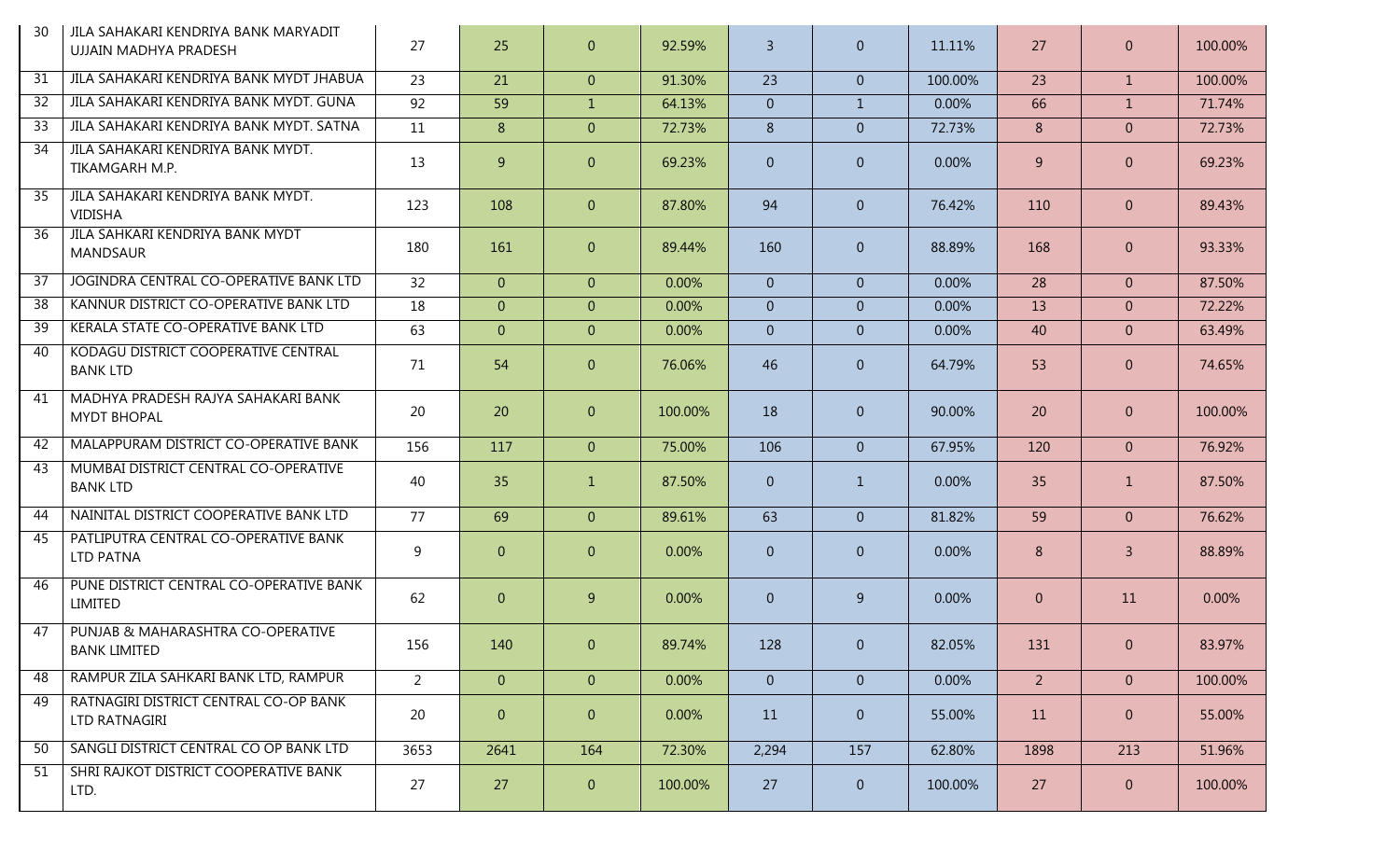| 52              | SINDHUDURG DISTRICT CENTRAL CO-<br>OPERATIVE BANK LTD SINDHUDURG         | 4              | $\overline{0}$ | $\overline{0}$ | 0.00%   | $\overline{4}$ | $\overline{0}$ | 100.00% | $\overline{4}$ | $\mathbf{0}$   | 100.00% |
|-----------------|--------------------------------------------------------------------------|----------------|----------------|----------------|---------|----------------|----------------|---------|----------------|----------------|---------|
| 53              | SIWAN CENTRAL CO-OPERATIVE BANK LTD,<br>SIWAN                            | 71             | 48             | $\overline{0}$ | 67.61%  | 51             | $\overline{0}$ | 71.83%  | 47             | $\overline{0}$ | 66.20%  |
| $\overline{54}$ | THE AHMEDABAD DISTRICT CO OP BANK LTD                                    | 1726           | 1509           | 9 <sup>°</sup> | 87.43%  | 162            | 9              | 9.39%   | 1557           | 20             | 90.21%  |
| $\overline{55}$ | THE AKOLA DISTRICT CENTRAL COOPERATIVE<br><b>BANK LTD AKOLA</b>          | 1              | $\mathbf{1}$   | $\overline{0}$ | 100.00% | $\mathbf{1}$   | $\overline{0}$ | 100.00% | $\mathbf{1}$   | $\overline{0}$ | 100.00% |
| 56              | THE AMRITSAR CENTRAL CO-OPERATIVE BANK<br>LTD AMRITSAR                   | 101            | $\overline{0}$ | $\mathbf{1}$   | 0.00%   | $\overline{0}$ | $\mathbf{1}$   | 0.00%   | 57             | $\mathbf{1}$   | 56.44%  |
| 57              | THE ASSAM CO-OPERATIVE APEX BANK LTD                                     | 29             | 13             | $\overline{0}$ | 44.83%  | 11             | $\overline{0}$ | 37.93%  | 23             | $\overline{0}$ | 79.31%  |
| $\overline{58}$ | THE BANASKANTHA DISTRICT CENTRAL CO-<br><b>OPERATIVE BANK LIMITED</b>    | 122            | 92             | $\overline{0}$ | 75.41%  | 71             | $\overline{0}$ | 58.20%  | 118            | $\overline{0}$ | 96.72%  |
| 59              | THE BATHINDA CENTRAL COOPERATIVE BANK<br><b>LTD</b>                      | 304            | 212            | $\overline{0}$ | 69.74%  | $\overline{0}$ | $\overline{0}$ | 0.00%   | 187            | $\overline{0}$ | 61.51%  |
| 60              | THE BEGUSARAI CENTRAL COOPERATIVE BANK<br><b>LTD</b>                     | 127            | 97             | $\overline{0}$ | 76.38%  | 93             | $\overline{0}$ | 73.23%  | 93             | $\overline{0}$ | 73.23%  |
| 61              | THE CHANDIGARH STATE COOPERATIVE BANK<br>LIMITED CHANDIGARH              | 29             | 23             | $\overline{0}$ | 79.31%  | 23             | $\overline{0}$ | 79.31%  | 24             | $\overline{0}$ | 82.76%  |
| 62              | THE CHEMBUR NAGARIK SAHAKARI BANK LTD                                    | $\overline{3}$ | 2 <sup>1</sup> | $\mathbf{1}$   | 66.67%  | $\overline{0}$ | $\mathbf{1}$   | 0.00%   | 2 <sup>1</sup> | $\mathbf{1}$   | 66.67%  |
| 63              | THE CHIKMAGALUR DISTRICT CENTRAL<br>COOPERATIVE BANK LIMITED CHIKMAGALUR | 6              | 6              | $\overline{0}$ | 100.00% | 6              | $\overline{0}$ | 100.00% | 6              | $\overline{0}$ | 100.00% |
| 64              | THE FARIDKOT CENTRAL COOPERATIVE BANK<br>LTD FARIDKOT                    | 102            | $\overline{0}$ | $\overline{0}$ | 0.00%   | $\overline{0}$ | $\overline{0}$ | 0.00%   | 61             | $\overline{0}$ | 59.80%  |
| 65              | THE FARRUKHABAD DISTRICT CO-OPERATIVE<br><b>BANK LTD. FATEHGARH</b>      | $\mathbf{1}$   | $\overline{0}$ | $\mathbf{1}$   | 0.00%   | $\overline{0}$ | $\mathbf{1}$   | 0.00%   | $\overline{0}$ | $\mathbf{1}$   | 0.00%   |
| 66              | THE FATEHGARH SAHIB CENTRAL<br><b>COOPERATIVE BANK LTD</b>               | 47             | 23             | $\overline{0}$ | 48.94%  | $\overline{0}$ | $\overline{0}$ | 0.00%   | 23             | $\overline{0}$ | 48.94%  |
| 67              | THE FAZILKA CENTRAL COOP BANK LTD HO<br><b>ABOHAR</b>                    | 576            | $\mathbf{1}$   | $\overline{0}$ | 0.17%   | $\overline{0}$ | $\overline{0}$ | 0.00%   | 224            | $\mathbf{1}$   | 38.89%  |
| 68              | THE FEROZEPUR CENTRAL COOPERATIVE BANK<br>LIMITED                        | 95             | 81             | $\overline{0}$ | 85.26%  | 76             | $\overline{0}$ | 80.00%  | 81             | $\overline{0}$ | 85.26%  |
| 69              | THE GOPALGANJ CENTRAL COOPERATIVE BANK<br>LTD. GOPALGANJ                 | 13             | $\overline{0}$ | $\overline{0}$ | 0.00%   | $\overline{0}$ | $\overline{0}$ | 0.00%   | 9              | $\overline{0}$ | 69.23%  |
| 70              | THE GUJARAT STATE CO-OPERATIVE BANK LTD                                  | 10             | 8 <sup>°</sup> | $\overline{0}$ | 80.00%  | 7 <sup>1</sup> | $\overline{0}$ | 70.00%  | 8              | $\overline{0}$ | 80.00%  |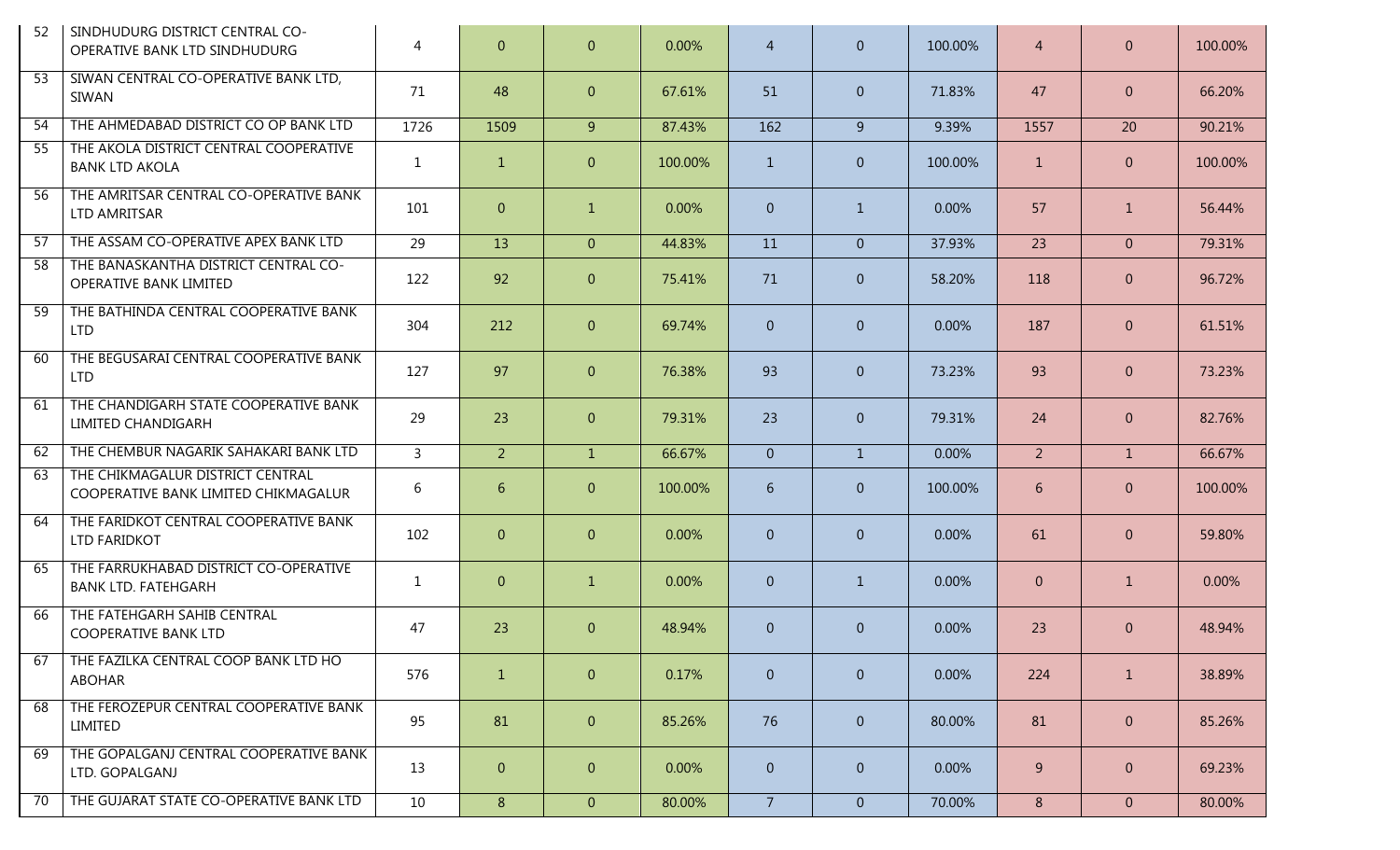| 71              | THE GURDASPUR CENTRAL CO-OP BANK LTD<br><b>GURDASPUR</b>            | $\mathbf{1}$ | $\mathbf{1}$   | $\overline{0}$ | 100.00% | $\overline{0}$ | $\overline{0}$ | 0.00%   | $\mathbf{1}$   | $\overline{0}$ | 100.00% |
|-----------------|---------------------------------------------------------------------|--------------|----------------|----------------|---------|----------------|----------------|---------|----------------|----------------|---------|
| 72              | THE HARYANA STATE COOPERATIVE APEX<br><b>BANK LIMITED</b>           | 42           | $\overline{0}$ | $\overline{0}$ | 0.00%   | $\overline{0}$ | $\overline{0}$ | 0.00%   | 35             | $\overline{0}$ | 83.33%  |
| 73              | THE HISAR CENTRAL CO OPERATIVE BANK LTD                             | $\mathbf{1}$ | $\mathbf{1}$   | $\overline{0}$ | 100.00% | $\mathbf{1}$   | $\overline{0}$ | 100.00% | 1              | $\overline{0}$ | 100.00% |
| 74              | THE HOSHIARPUR CENTRAL COOPERATIVE<br><b>BANK LTD HOSHIARPUR</b>    | 501          | 307            | $\mathbf{1}$   | 61.28%  | 269            | $\mathbf{1}$   | 53.69%  | 315            | $\mathbf{1}$   | 62.87%  |
| 75              | THE JAIN SAHAKARI BANK LIMITED                                      | 8            | 8              | $\overline{0}$ | 100.00% | 8              | $\overline{0}$ | 100.00% | 8              | $\overline{0}$ | 100.00% |
| $\overline{76}$ | THE JALANDHAR CENTRAL COOPERATIVE BANK<br>LIMITED                   | 1583         | 659            | $\overline{0}$ | 41.63%  | 563            | $\overline{0}$ | 35.57%  | 641            | $\overline{0}$ | 40.49%  |
| 77              | THE JAMMU & KASHMIR STATE CO-OPERATIVE<br>BANK                      | 12           | $\overline{0}$ | $\overline{0}$ | 0.00%   | $\overline{0}$ | $\overline{0}$ | 0.00%   | 6              | $\overline{0}$ | 50.00%  |
| 78              | THE KANARA DISTRICT CENTRAL CO-OPERAIVE<br><b>BANK LTD</b>          | 44           | 37             | $\overline{0}$ | 84.09%  | 25             | $\overline{0}$ | 56.82%  | 35             | $\overline{0}$ | 79.55%  |
| 79              | THE KAPURTHALA CENTRAL COOP BANK LTD                                | 138          | $\overline{4}$ | $\overline{0}$ | 2.90%   | $\overline{0}$ | $\overline{0}$ | 0.00%   | 65             | $\overline{0}$ | 47.10%  |
| 80              | THE KARNAL CENTRAL COOPERATIVE BANK<br>LTD KARNAL                   | 73           | 61             | $\overline{0}$ | 83.56%  | 59             | $\overline{0}$ | 80.82%  | 63             | $\overline{0}$ | 86.30%  |
| 81              | THE KASARAGOD DISTRICT COOPERATIVE<br><b>BANK LTD</b>               | 5            | 5 <sup>1</sup> | $\overline{0}$ | 100.00% | 5              | $\overline{0}$ | 100.00% | 5 <sup>1</sup> | $\overline{0}$ | 100.00% |
| 82              | THE KODINAR TALUKA CO-OPERATIVE<br><b>BANKING UNION LTD KODINAR</b> | 76           | 74             | $\overline{0}$ | 97.37%  | 71             | $\overline{0}$ | 93.42%  | 73             | $\overline{0}$ | 96.05%  |
| 83              | THE KOLLAM DISCTRICT CO-OPERATIVE BANK<br><b>LTD</b>                | 99           | 72             | $\overline{0}$ | 72.73%  | 62             | $\overline{0}$ | 62.63%  | 70             | $\overline{0}$ | 70.71%  |
| 84              | THE KOTTAYAM DISTRICT CO-OPERATIVE BANK<br><b>LTD</b>               | 2366         | 1399           | $\overline{0}$ | 59.13%  | 1,228          | $\overline{0}$ | 51.90%  | 1377           | $\overline{0}$ | 58.20%  |
| 85              | THE KOZHIKODE DISTRICT CO-OPERATIVE<br><b>BANK LTD</b>              | 37           | 34             | $\overline{0}$ | 91.89%  | 32             | $\overline{0}$ | 86.49%  | 34             | $\overline{0}$ | 91.89%  |
| 86              | THE LUDHIANA CENTRAL COOPERATIVE BANK<br><b>LIMITED</b>             | 469          | 337            | $\overline{0}$ | 71.86%  | 284            | $\overline{0}$ | 60.55%  | 236            | $\overline{0}$ | 50.32%  |
| 87              | THE MANSA CENTRAL COOPERATIVE BANK<br>LIMITED                       | 77           | 40             | $\overline{0}$ | 51.95%  | $\overline{0}$ | $\overline{0}$ | 0.00%   | 39             | $\overline{0}$ | 50.65%  |
| 88              | THE MOGA CENTRAL COOPERATIVE BANK<br>LIMITED                        | 366          | 231            | $\overline{0}$ | 63.11%  | 195            | $\overline{0}$ | 53.28%  | 180            | $\mathbf{0}$   | 49.18%  |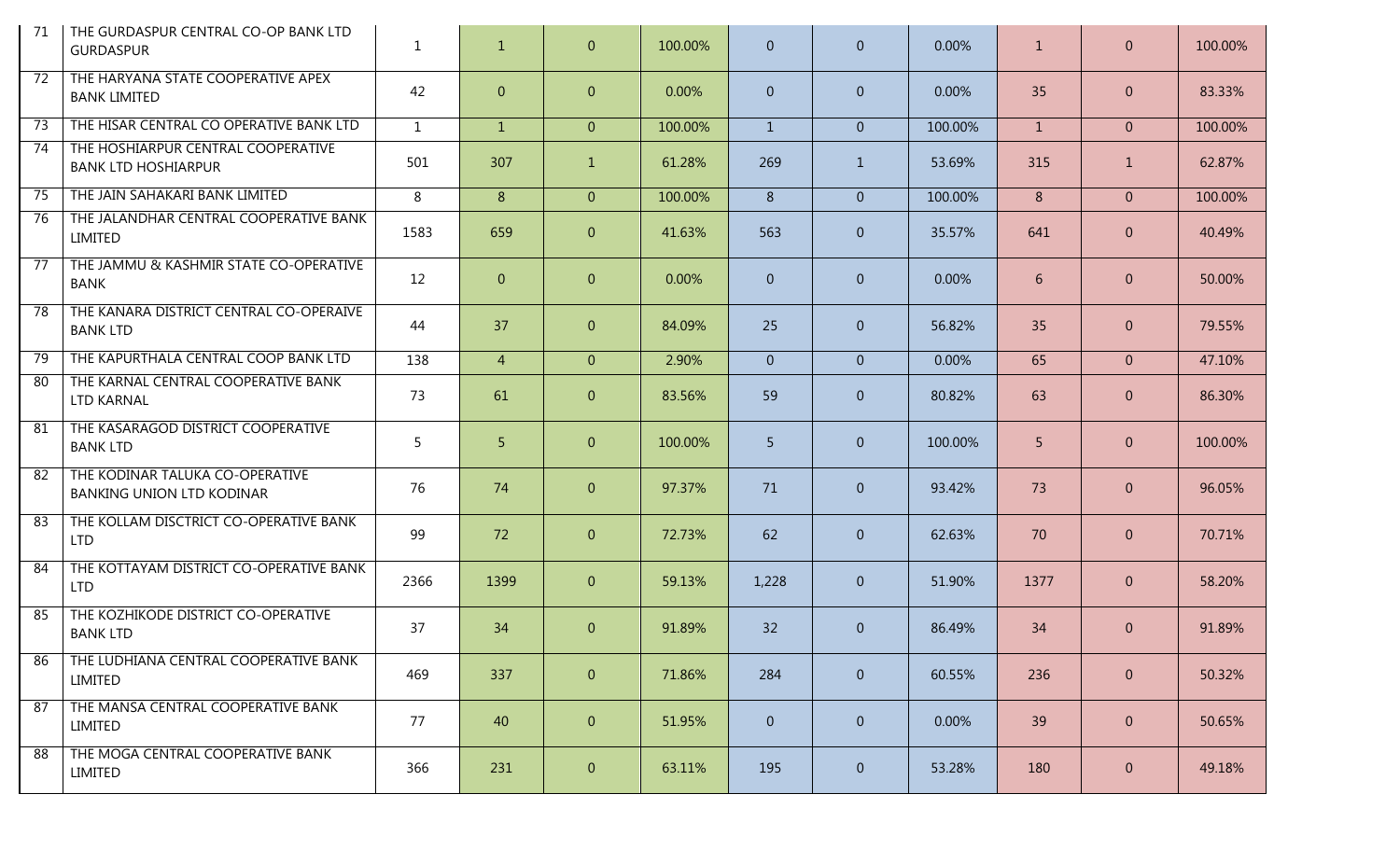| 89              | THE MUKTSAR CENTRAL COOPERATIVE BANK<br><b>LTD MUKSTAR</b>        | 222            | 124            | $\overline{0}$ | 55.86%  | 109            | $\overline{0}$ | 49.10%  | 117            | $\overline{0}$ | 52.70%  |
|-----------------|-------------------------------------------------------------------|----------------|----------------|----------------|---------|----------------|----------------|---------|----------------|----------------|---------|
| 90              | THE NATIONAL CENTRAL CO-OPERATIVE BANK<br>LTD.                    | $\mathbf{1}$   | $\mathbf{1}$   | $\overline{0}$ | 100.00% | $\overline{0}$ | $\overline{0}$ | 0.00%   | $\overline{0}$ | $\overline{0}$ | 0.00%   |
| 91              | THE NAWANSHAHR CENTRAL COOPERATIVE<br><b>BANK LTD</b>             | 335            | 229            | $\overline{0}$ | 68.36%  | 205            | $\overline{0}$ | 61.19%  | 210            | $\overline{0}$ | 62.69%  |
| $\overline{92}$ | THE PANCHKULA CENTRAL CO-OPERATIVE<br><b>BANK LTD</b>             | 8              | 8              | $\overline{0}$ | 100.00% | 8              | $\overline{0}$ | 100.00% | 8              | $\overline{0}$ | 100.00% |
| 93              | THE PANCHMAHAL DISTRICT CO-OP BANK LTD                            | 5 <sup>1</sup> | 5 <sup>1</sup> | $\overline{0}$ | 100.00% | 5 <sup>1</sup> | $\overline{0}$ | 100.00% | 5 <sup>1</sup> | $\overline{0}$ | 100.00% |
| 94              | THE PATIALA CENTRAL COOPERATIVE BANK<br><b>LIMITED PATIALA</b>    | 234            | 102            | $\overline{0}$ | 43.59%  | 95             | $\overline{0}$ | 40.60%  | 111            | $\overline{0}$ | 47.44%  |
| 95              | THE PONDICHERRY STATE CO-OPERATIVE<br><b>BANK LTD</b>             | 1              | $\overline{0}$ | $\overline{0}$ | 0.00%   | $\overline{0}$ | $\overline{0}$ | 0.00%   | $\overline{0}$ | $\overline{0}$ | 0.00%   |
| 96              | The Punjab State Cooperatve Bank Limited                          | 245            | 141            | $\overline{0}$ | 57.55%  | 121            | $\overline{0}$ | 49.39%  | 131            | $\overline{0}$ | 53.47%  |
| 97              | THE ROPAR CENTRAL COOPERATIVE BANK LTD.<br><b>ROPAR</b>           | 114            | 93             | $\overline{0}$ | 81.58%  | 89             | $\overline{0}$ | 78.07%  | 84             | $\overline{0}$ | 73.68%  |
| $\overline{98}$ | THE SABARKANTHA DISTRICT CENTRAL CO-<br><b>OPERATIVE BANK LTD</b> | 4694           | 3766           | $\overline{4}$ | 80.23%  | 3,453          | $\overline{4}$ | 73.56%  | 4047           | 5              | 86.22%  |
| 99              | THE SANGRUR CENTRAL COOPERATIVE BANK<br>LTD SANGRUR               | 215            | 139            | $\overline{0}$ | 64.65%  | 118            | $\overline{0}$ | 54.88%  | 118            | $\overline{0}$ | 54.88%  |
| 100             | THE SASNAGAR CENTRAL COOPERATIVE BANK<br><b>LTD</b>               | 148            | 88             | $\overline{0}$ | 59.46%  | 80             | $\overline{0}$ | 54.05%  | 81             | $\overline{0}$ | 54.73%  |
| 101             | THE SITAMARHI CENTRAL CO-OPERATIVE BANK<br><b>LTD</b>             | 166            | 118            | $\overline{0}$ | 71.08%  | $\overline{0}$ | $\overline{0}$ | 0.00%   | 125            | $\overline{0}$ | 75.30%  |
| 102             | THE SURAT DISTRICT CO. OP BANK LTD.                               | $\overline{2}$ | $\overline{0}$ | $\overline{0}$ | 0.00%   | $\overline{0}$ | $\overline{0}$ | 0.00%   | $\overline{0}$ | $\overline{0}$ | 0.00%   |
| 103             | THE SURENDRANAGAR DISTRICT CENTRAL CO-<br>OPERATIVE BANK LTD.     | 73             | 65             | $\overline{0}$ | 89.04%  | 60             | $\overline{0}$ | 82.19%  | 64             | $\Omega$       | 87.67%  |
| 104             | THE TARN TARAN CENTRAL COOPERATIVE<br><b>BANK LTD</b>             | 255            | 151            | 12             | 59.22%  | 130            | 12             | 50.98%  | 114            | 12             | 44.71%  |
| 105             | THE YAMUNANAGAR CENRAL COOPERATIVE<br><b>BANK LTD</b>             | 10             | 10             | $\overline{0}$ | 100.00% | 10             | $\overline{0}$ | 100.00% | $\overline{0}$ | $\mathbf{0}$   | 0.00%   |
| 106             | THIRUVANANTHAPURAM DISTRICT CO-<br><b>OPERATIVE BANK LTD</b>      | 572            | 252            | 2 <sup>1</sup> | 44.06%  | 226            | $\mathbf{1}$   | 39.51%  | 357            | $\mathbf{1}$   | 62.41%  |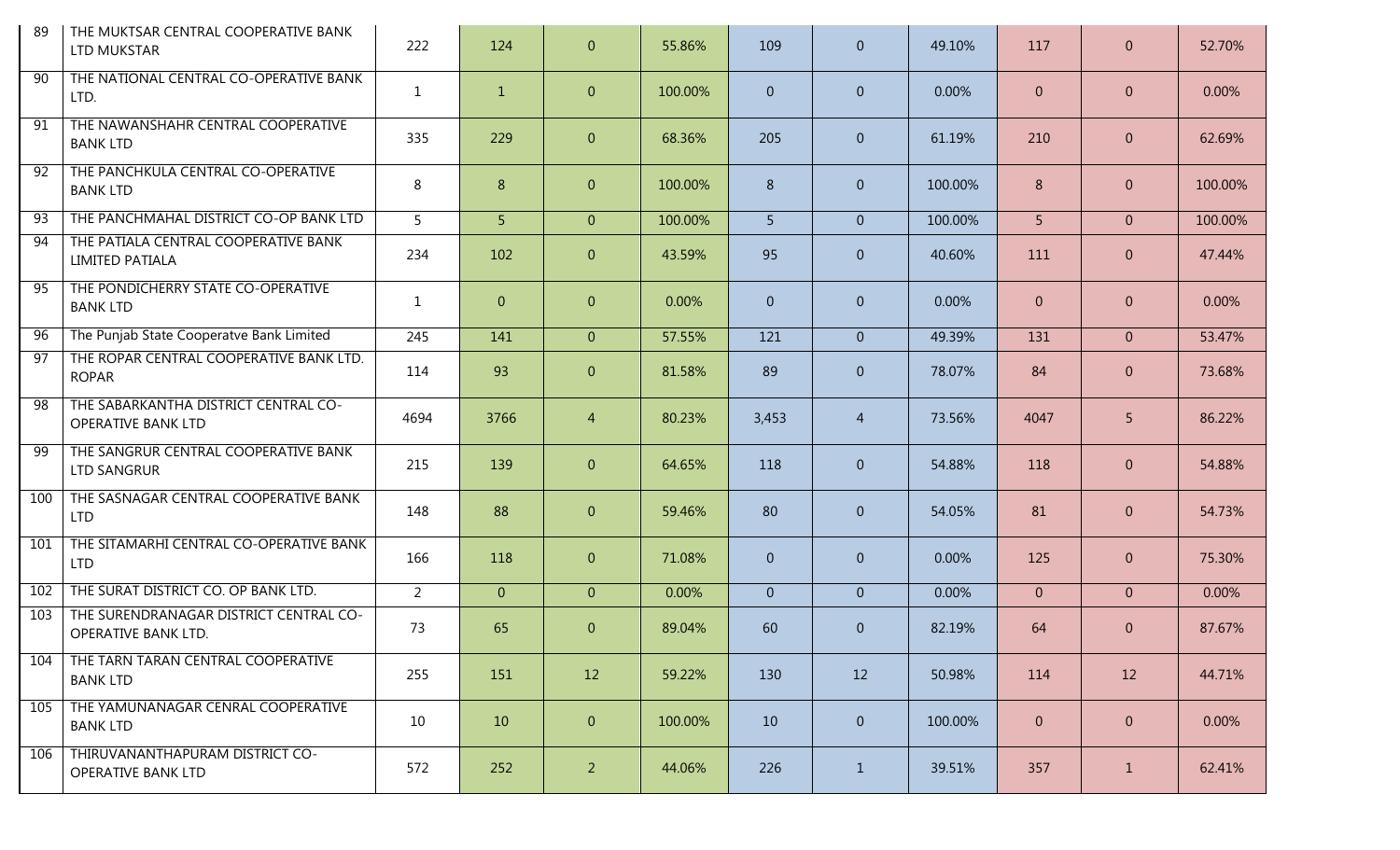| 107 | VALSAD DISTRICT CENTRAL CO-OPERATIVE<br><b>BANK LTD</b>            | 29    | 17       |          | 58.62% | 15 <sup>°</sup> |     | 51.72% | 16       |          | 55.17% |
|-----|--------------------------------------------------------------------|-------|----------|----------|--------|-----------------|-----|--------|----------|----------|--------|
| 108 | WAYANAD DISTRICT COOPERATIVE BANK LTD                              |       | 8        |          | 88.89% | 8               |     | 88.89% | 8        |          | 88.89% |
| 109 | YAVATMAL DISTRICT CENTRAL COOPERATIVE<br><b>BANK LTD, YAVATMAL</b> | 120   | $\Omega$ | 89       | 0.00%  |                 | 89  | 0.00%  | $\Omega$ | 89       | 0.00%  |
| 110 | ZILA SAHAKARI BANK LTD. LALITPUR                                   | 26    | 25       | $\Omega$ | 96.15% | 25              |     | 96.15% | 22       | $\Omega$ | 84.62% |
| 111 | ZILA SAHAKARI KENDRIYA BANK MARYADIT<br>DATIA                      | 15    |          | $\Omega$ | 33.33% | q               |     | 60.00% |          | $\Omega$ | 60.00% |
| 112 | ZILA SAHKARI BANK LIMITED JHANSI                                   | 30    |          | $\Omega$ | 0.00%  |                 |     | 0.00%  | 24       | $\Omega$ | 80.00% |
|     | <b>TOTAL</b>                                                       | 25031 | 16642    | 320      | 66.49% | 13,335          | 312 | 53.27% | 16752    | 390      | 66.93% |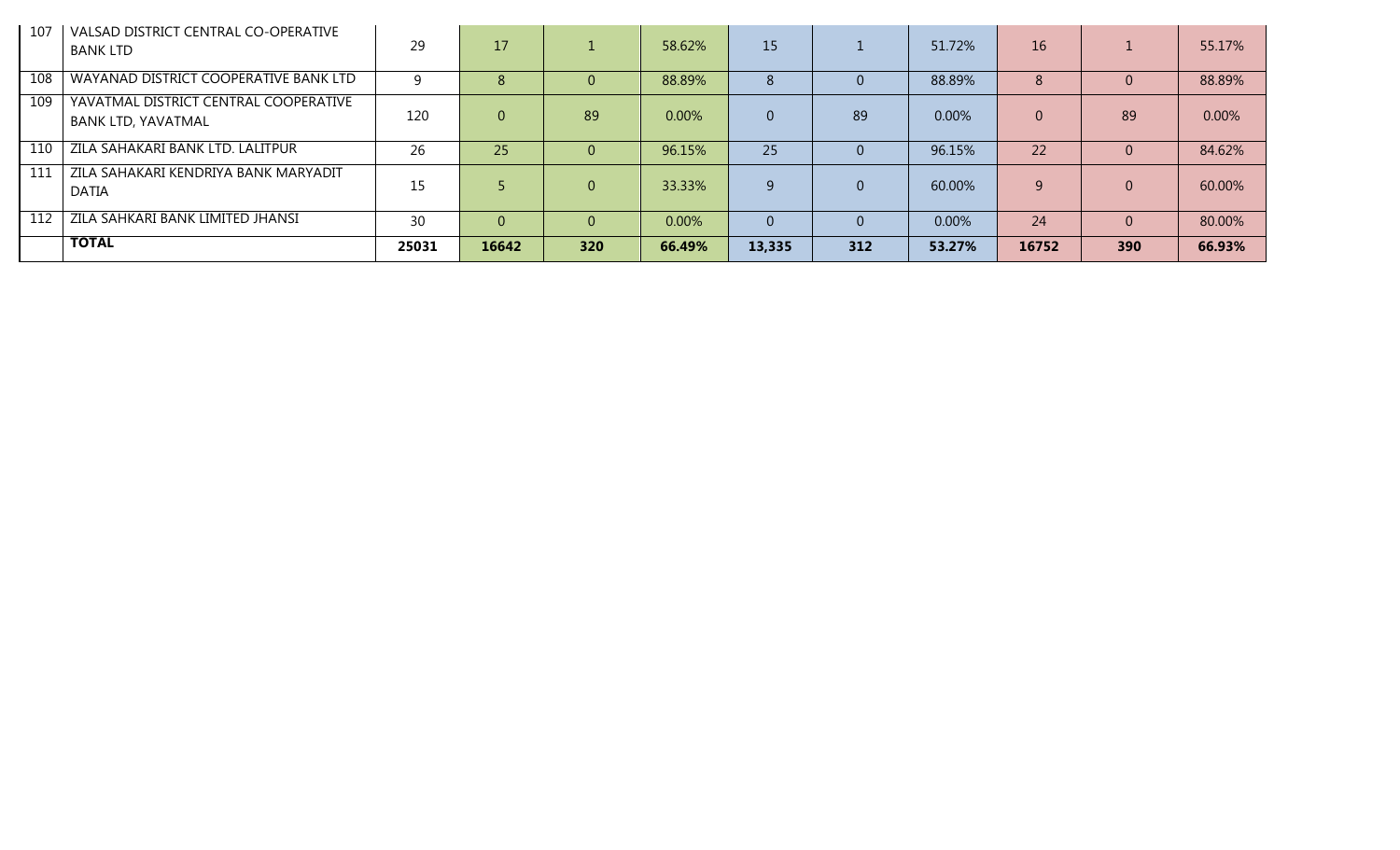|                | ZERO Balance APY Accounts of Major Banks Banks as on 30.11.2016 |                                               |                                                                        |                                              |  |  |
|----------------|-----------------------------------------------------------------|-----------------------------------------------|------------------------------------------------------------------------|----------------------------------------------|--|--|
| S.no           | <b>Bank Name</b>                                                | <b>Total</b><br><b>Active</b><br><b>PRANS</b> | <b>PRANs with</b><br>Zero<br><b>Contribution</b><br>since<br>inception | $%$ of<br>Zero<br><b>Balance</b><br>accounts |  |  |
| 1              | ALLAHABAD BANK                                                  | 67530                                         | 8189                                                                   | 12.13%                                       |  |  |
| $\overline{2}$ | <b>ANDHRA BANK</b>                                              | 230793                                        | 6902                                                                   | 2.99%                                        |  |  |
| 3              | Axis Bank                                                       | 73565                                         | 2                                                                      | 0.00%                                        |  |  |
| 4              | <b>BANK OF BARODA</b>                                           | 209214                                        | 23                                                                     | 0.01%                                        |  |  |
| 5              | <b>BANK OF INDIA</b>                                            | 157900                                        | 8173                                                                   | 5.18%                                        |  |  |
| 6              | <b>BANK OF MAHARASHTRA</b>                                      | 51107                                         | 2965                                                                   | 5.80%                                        |  |  |
| $\overline{7}$ | <b>BHARTIYA MAHILA BANK LTD</b>                                 | 4421                                          | $\mathbf{1}$                                                           | 0.02%                                        |  |  |
| 8              | <b>CANARA BANK</b>                                              | 100134                                        | $\Omega$                                                               | 0.00%                                        |  |  |
| 9              | <b>CENTRAL BANK OF INDIA</b>                                    | 71074                                         | 1675                                                                   | 2.36%                                        |  |  |
| 10             | <b>CORPORATION BANK</b>                                         | 34402                                         | 3964                                                                   | 11.52%                                       |  |  |
| 11             | <b>DENA BANK</b>                                                | 39614                                         | 561                                                                    | 1.42%                                        |  |  |
| 12             | <b>HDFC BANK LTD</b>                                            | 112669                                        | 10306                                                                  | 9.15%                                        |  |  |
| 13             | <b>ICICI BANK LIMITED</b>                                       | 82131                                         | 6059                                                                   | 7.38%                                        |  |  |
| 14             | <b>IDBI BANK LTD</b>                                            | 48277                                         | 1413                                                                   | 2.93%                                        |  |  |
| 15             | <b>INDIAN BANK</b>                                              | 112462                                        | $\Omega$                                                               | 0.00%                                        |  |  |
| 16             | <b>INDIAN OVERSEAS BANK</b>                                     | 55266                                         | 2495                                                                   | 4.51%                                        |  |  |
| 17             | ORIENTAL BANK OF COMMERCE                                       | 42510                                         | 201                                                                    | 0.47%                                        |  |  |
| 18             | PUNJAB AND SIND BANK                                            | 29237                                         | 32                                                                     | 0.11%                                        |  |  |
| 19             | PUNJAB NATIONAL BANK                                            | 217340                                        | 21396                                                                  | 9.84%                                        |  |  |
| 20             | STATE BANK OF BIKANER AND JAIPUR                                | 44164                                         | 2925                                                                   | 6.62%                                        |  |  |
| 21             | <b>STATE BANK OF HYDERABAD</b>                                  | 29224                                         | 1894                                                                   | 6.48%                                        |  |  |
| 22             | <b>STATE BANK OF INDIA</b>                                      | 411218                                        | 13760                                                                  | 3.35%                                        |  |  |
| 23             | <b>STATE BANK OF MYSORE</b>                                     | 21317                                         | 6110                                                                   | 28.66%                                       |  |  |
| 24             | STATE BANK OF PATIALA                                           | 8050                                          | 369                                                                    | 4.58%                                        |  |  |
| 25             | STATE BANK OF TRAVANCORE                                        | 20949                                         | 889                                                                    | 4.24%                                        |  |  |
| 26             | <b>SYNDICATE BANK</b>                                           | 85384                                         | 381                                                                    | 0.45%                                        |  |  |
| 27             | THE JAMMU AND KASHMIR BANK LTD                                  | 14777                                         | 1483                                                                   | 10.04%                                       |  |  |
| 28             | <b>UCO BANK</b>                                                 | 47414                                         | 91                                                                     | 0.19%                                        |  |  |
| 29             | <b>UNION BANK OF INDIA</b>                                      | 84319                                         | 3118                                                                   | 3.70%                                        |  |  |
| 30             | UNITED BANK OF INDIA                                            | 43291                                         | 714                                                                    | 1.65%                                        |  |  |
| 31             | <b>VIJAYA BANK</b>                                              | 38302                                         | 4576                                                                   | 11.95%                                       |  |  |
|                | <b>TOTAL</b>                                                    | 2588055                                       | 110667                                                                 | 4.28%                                        |  |  |

|                | ZERO Balance APY Accounts of PVT Banks as on 30.11.2016 |                                               |                                                                        |                                            |  |  |
|----------------|---------------------------------------------------------|-----------------------------------------------|------------------------------------------------------------------------|--------------------------------------------|--|--|
| S.no           | <b>Bank Name</b>                                        | <b>Total</b><br><b>Active</b><br><b>PRANS</b> | <b>PRANs with</b><br><b>Zero</b><br>Contribution<br>since<br>inception | % of<br>Zero<br><b>Balance</b><br>accounts |  |  |
|                | CITY UNION BANK LTD                                     | 973                                           | 6                                                                      | 0.62%                                      |  |  |
| $\overline{2}$ | <b>DCB BANK LIMITED</b>                                 | 1327                                          | 37                                                                     | 2.79%                                      |  |  |
| 3              | DHANLAXMI BANK LIMITED                                  | 973                                           | 19                                                                     | 1.95%                                      |  |  |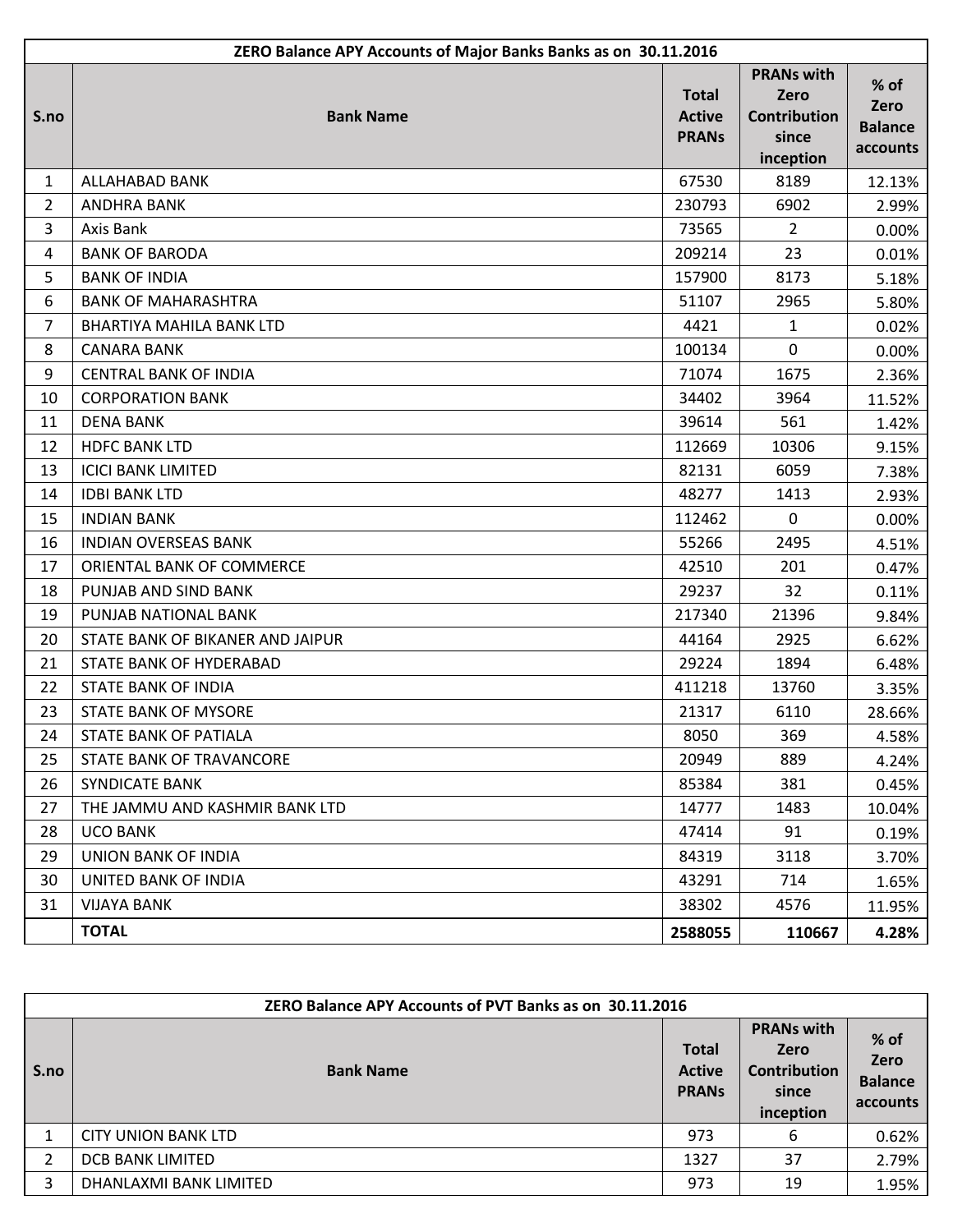| 4  | INDUSIND BANK LIMITED            | 4933  | 2430         | 49.26% |
|----|----------------------------------|-------|--------------|--------|
| 5  | KARNATAKA BANK LIMITED           | 16970 | 138          | 0.81%  |
| 6  | KOTAK MAHINDRA BANK              | 271   | 1            | 0.37%  |
| 7  | <b>RBL BANK LIMITED</b>          | 515   | 8            | 1.55%  |
| 8  | STANDARD CHARTERED BANK          | 49    | 5            | 10.20% |
| 9  | TAMILNAD MERCANTILE BANK PVT LTD | 15574 | 42           | 0.27%  |
| 10 | THE CATHOLIC SYRIAN BANK LIMITED | 1382  | 45           | 3.26%  |
| 11 | THE FEDERAL BANK LTD             | 4707  | 46           | 0.98%  |
| 12 | THE KARUR VYSYA BANK LTD         | 3095  | 34           | 1.10%  |
| 13 | THE LAKSHMI VILAS BANK LTD       | 489   | 13           | 2.66%  |
| 14 | THE NAINITAL BANK LTD            | 182   | 0            | 0.00%  |
| 15 | THE SOUTH INDIAN BANK LTD        | 6931  | $\mathbf{1}$ | 0.01%  |
| 16 | YES BANK LIMITED                 | 2723  | 0            | 0.00%  |
|    | <b>TOTAL</b>                     | 61094 | 2825         | 4.62%  |

|                | ZERO Balance APY Accounts of RRBs as on 30.11.2016 |                                               |                                                                        |                                              |  |  |
|----------------|----------------------------------------------------|-----------------------------------------------|------------------------------------------------------------------------|----------------------------------------------|--|--|
| S.no           | <b>Bank Name</b>                                   | <b>Total</b><br><b>Active</b><br><b>PRANS</b> | <b>PRANs with</b><br>Zero<br><b>Contribution</b><br>since<br>inception | $%$ of<br>Zero<br><b>Balance</b><br>accounts |  |  |
| $\mathbf{1}$   | ALLAHABAD UP GRAMIN BANK                           | 20708                                         | 228                                                                    | 1.10%                                        |  |  |
| $\overline{2}$ | ANDHRA PRADESH GRAMEENA VIKAS BANK                 | 7896                                          | 38                                                                     | 0.48%                                        |  |  |
| 3              | ANDHRA PRAGATHI GRAMEENA BANK                      | 23583                                         | 4                                                                      | 0.02%                                        |  |  |
| 4              | ARUNACHAL PRADESH RURAL BANK                       | 225                                           | $\mathbf{1}$                                                           | 0.44%                                        |  |  |
| 5              | ASSAM GRAMIN VIKASH BANK                           | 38010                                         | 2151                                                                   | 5.66%                                        |  |  |
| 6              | BANGIYA GRAMIN VIKASH BANK                         | 3038                                          | $\overline{7}$                                                         | 0.23%                                        |  |  |
| $\overline{7}$ | <b>BARODA GUJARAT GRAMIN BANK</b>                  | 2289                                          | $\mathbf{1}$                                                           | 0.04%                                        |  |  |
| 8              | BARODA RAJASTHAN KSHETRIYA GRAMIN BANK             | 23247                                         | $\overline{4}$                                                         | 0.02%                                        |  |  |
| 9              | BARODA UTTAR PRADESH GRAMIN BANK                   | 32668                                         | $\overline{7}$                                                         | 0.02%                                        |  |  |
| 10             | <b>BIHAR GRAMIN BANK</b>                           | 23199                                         | $\mathbf 0$                                                            | 0.00%                                        |  |  |
| 11             | CENTRAL MADHYA PRADESH GRAMIN BANK                 | 13131                                         | $\mathbf 0$                                                            | 0.00%                                        |  |  |
| 12             | CHAITANYA GODAVARI GRAMEENA BANK                   | 16775                                         | 334                                                                    | 1.99%                                        |  |  |
| 13             | Chhattisgarh Rajya Gramin Bank                     | 6762                                          | 14                                                                     | 0.21%                                        |  |  |
| 14             | DENA GUJARAT GRAMIN BANK                           | 7887                                          | 6                                                                      | 0.08%                                        |  |  |
| 15             | ELLAQUAI DEHATI BANK HEAD OFFICE                   | 1855                                          | 6                                                                      | 0.32%                                        |  |  |
| 16             | <b>GRAMIN BANK OF ARYAVART</b>                     | 52133                                         | 3873                                                                   | 7.43%                                        |  |  |
| 17             | HIMACHAL PRADESH GRAMIN BANK                       | 6672                                          | 390                                                                    | 5.85%                                        |  |  |
| 18             | <b>J&amp;K GRAMEEN BANK</b>                        | 1828                                          | $\mathbf{1}$                                                           | 0.05%                                        |  |  |
| 19             | <b>JHARKHAND GRAMIN BANK</b>                       | 19023                                         | 1100                                                                   | 5.78%                                        |  |  |
| 20             | KARNATAKA VIKAS GRAMEENA BANK                      | 24319                                         | 421                                                                    | 1.73%                                        |  |  |
| 21             | KASHI GOMTI SAMYUT GRAMIN BANK                     | 11121                                         | 636                                                                    | 5.72%                                        |  |  |
| 22             | KAVERI GRAMEENA BANK                               | 10752                                         | $\mathbf{1}$                                                           | 0.01%                                        |  |  |
| 23             | <b>KERALA GRAMIN BANK</b>                          | 13000                                         | $\Omega$                                                               | $0.00\%$                                     |  |  |
| 24             | LANGPI DEHANGI RURAL BANK                          | 8682                                          | $\overline{0}$                                                         | 0.00%                                        |  |  |
| 25             | MADHYA BIHAR GRAMIN BANK                           | 151585                                        | 19668                                                                  | 12.97%                                       |  |  |
| 26             | MADHYANCHAL GRAMIN BANK                            | 15923                                         | 0                                                                      | 0.00%                                        |  |  |
| 27             | MAHARASHTRA GRAMIN BANK                            | 5579                                          | 0                                                                      | $0.00\%$                                     |  |  |
| 28             | MALWA GRAMIN BANK                                  | 2112                                          | $\mathbf 0$                                                            | 0.00%                                        |  |  |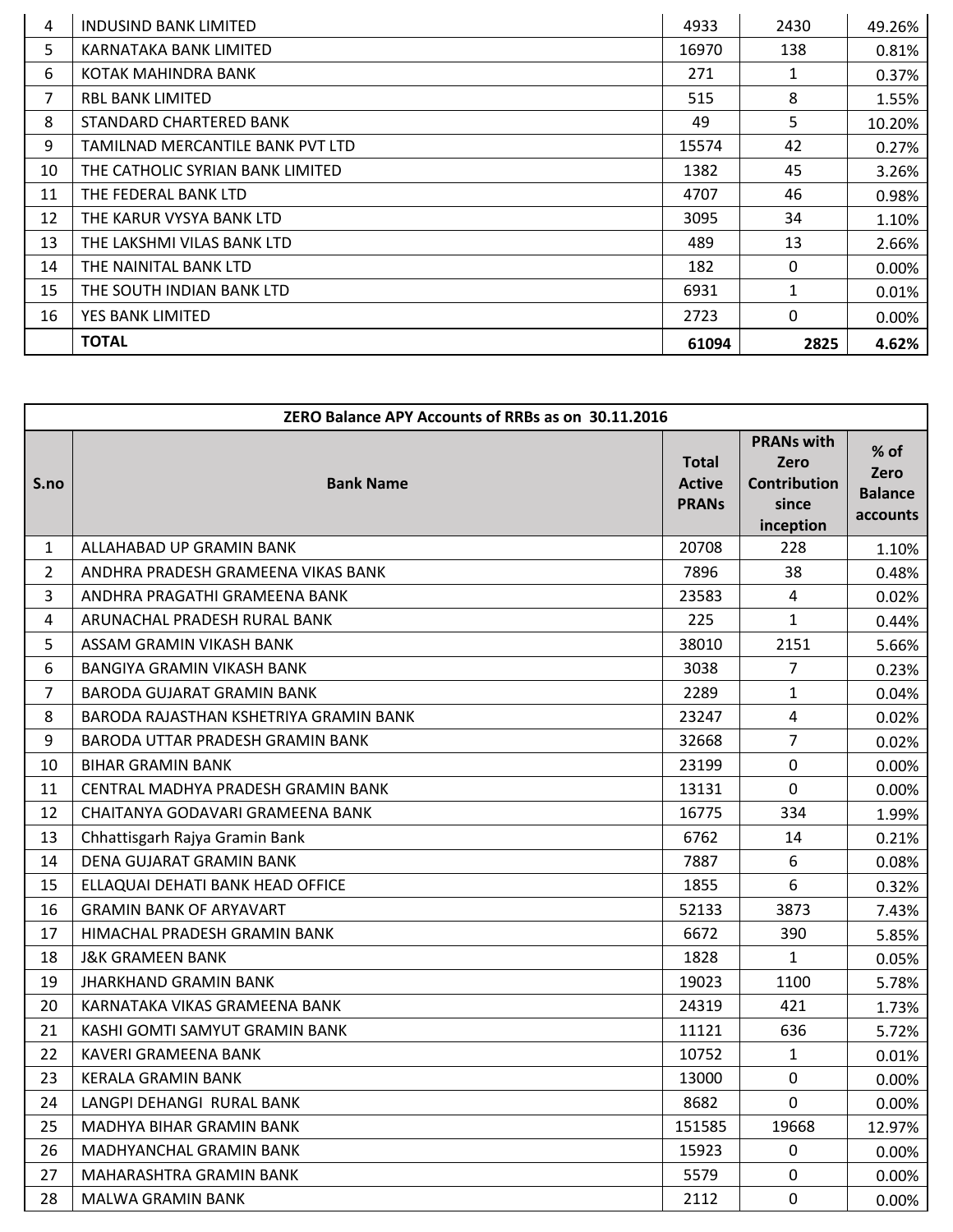| 29 | <b>MANIPUR RURAL BANK</b>              | 449    | $\overline{2}$ | 0.45%  |
|----|----------------------------------------|--------|----------------|--------|
| 30 | MEGHALAYA RURAL BANK                   | 917    | $\overline{2}$ | 0.22%  |
| 31 | <b>MIZORAM RURAL BANK</b>              | 575    | $\mathbf{0}$   | 0.00%  |
| 32 | <b>NAGALAND RURAL BANK</b>             | 32     | $\mathbf{0}$   | 0.00%  |
| 33 | NARMADA JHABUA GRAMIN BANK             | 37315  | 7194           | 19.28% |
| 34 | <b>ODISHA GRAMYA BANK</b>              | 9117   | 510            | 5.59%  |
| 35 | PALLAVAN GRAMA BANK                    | 3641   | 139            | 3.82%  |
| 36 | PANDYAN GRAMA BANK                     | 1507   | 86             | 5.71%  |
| 37 | PASCHIM BANGA GRAMIN BANK              | 3893   | $\mathbf 0$    | 0.00%  |
| 38 | PRAGATHI KRISHNA GRAMIN BANK           | 15278  | $\mathbf{0}$   | 0.00%  |
| 39 | PRATHAMA BANK                          | 9404   | $\mathbf{0}$   | 0.00%  |
| 40 | Puduvai Bharthiar Grama Bank           | 905    | 145            | 16.02% |
| 41 | PUNJAB GRAMIN BANK                     | 32028  | 1836           | 5.73%  |
| 42 | PURVANCHAL BANK                        | 7087   | $\mathbf 0$    | 0.00%  |
| 43 | RAJASTHAN MARUDHARA GRAMIN BANK (RMGB) | 4744   | $\Omega$       | 0.00%  |
| 44 | SAPTAGIRI GRAMEENA BANK                | 2944   | 95             | 3.23%  |
| 45 | SARVA HARYANA GRAMIN BANK              | 19733  | 1419           | 7.19%  |
| 46 | <b>SARVA UP GRAMIN BANK</b>            | 25438  | 2316           | 9.10%  |
| 47 | SAURASHTRA GRAMIN BANK                 | 2693   | $\mathbf 0$    | 0.00%  |
| 48 | <b>SUTLEJ GRAMIN BANK</b>              | 812    | $\mathbf 0$    | 0.00%  |
| 49 | <b>TELANGANA GRAMEENA BANK</b>         | 13286  | $\mathbf{1}$   | 0.01%  |
| 50 | TRIPURA GRAMIN BANK                    | 3863   | 8              | 0.21%  |
| 51 | <b>Utkal Grameen Bank</b>              | 3923   | $\mathbf 0$    | 0.00%  |
| 52 | UTTAR BIHAR GRAMIN BANK                | 71611  | $\mathbf{0}$   | 0.00%  |
| 53 | UTTARAKHAND GRAMIN BANK                | 667    | $\mathbf 0$    | 0.00%  |
| 54 | UTTARBANGA KSHETRIYA GRAMIN BANK       | 6889   | 13             | 0.19%  |
| 55 | <b>VANANCHAL GRAMIN BANK</b>           | 1235   | $\mathbf{0}$   | 0.00%  |
| 56 | VIDHARBHA KONKAN GRAMIN BANK           | 17948  | 1198           | 6.67%  |
|    | <b>TOTAL</b>                           | 841936 | 43855          | 5.21%  |

|      | ZERO Balance APY Accounts of DoP as on 30.11.2016 |                                               |                                                                        |                                              |  |  |  |
|------|---------------------------------------------------|-----------------------------------------------|------------------------------------------------------------------------|----------------------------------------------|--|--|--|
| S.no | <b>Department of Post</b>                         | <b>Total</b><br><b>Active</b><br><b>PRANS</b> | <b>PRANs with</b><br>Zero<br><b>Contribution</b><br>since<br>inception | $%$ of<br>Zero<br><b>Balance</b><br>accounts |  |  |  |
|      | Department of Post                                | 136288                                        |                                                                        | 0.01%                                        |  |  |  |

|                | ZERO Balance APY Accounts of DCCBs as on 30.11.2016   |                                               |                                                                        |                                              |  |  |
|----------------|-------------------------------------------------------|-----------------------------------------------|------------------------------------------------------------------------|----------------------------------------------|--|--|
| S.no           | <b>Bank Name</b>                                      | <b>Total</b><br><b>Active</b><br><b>PRANS</b> | <b>PRANs with</b><br>Zero<br><b>Contribution</b><br>since<br>inception | $%$ of<br>Zero<br><b>Balance</b><br>accounts |  |  |
|                | AMRELI JILLA MADHYASTH SAHAKARI BANK LTD              | 1140                                          | 0                                                                      | $0.00\%$                                     |  |  |
| $\overline{2}$ | ANDAMAN & NICOBAR STATE COOPERATIVE BANK LTD          |                                               |                                                                        | 100.00%                                      |  |  |
| 3              | ARUNACHAL PRADESH STATE COOPERATIVE APEX BANK LIMITED | 7                                             | 0                                                                      | $0.00\%$                                     |  |  |
| 4              | BHOPAL COOP. CENTRAL BANK LTD.                        | 39                                            | 0                                                                      | 0.00%                                        |  |  |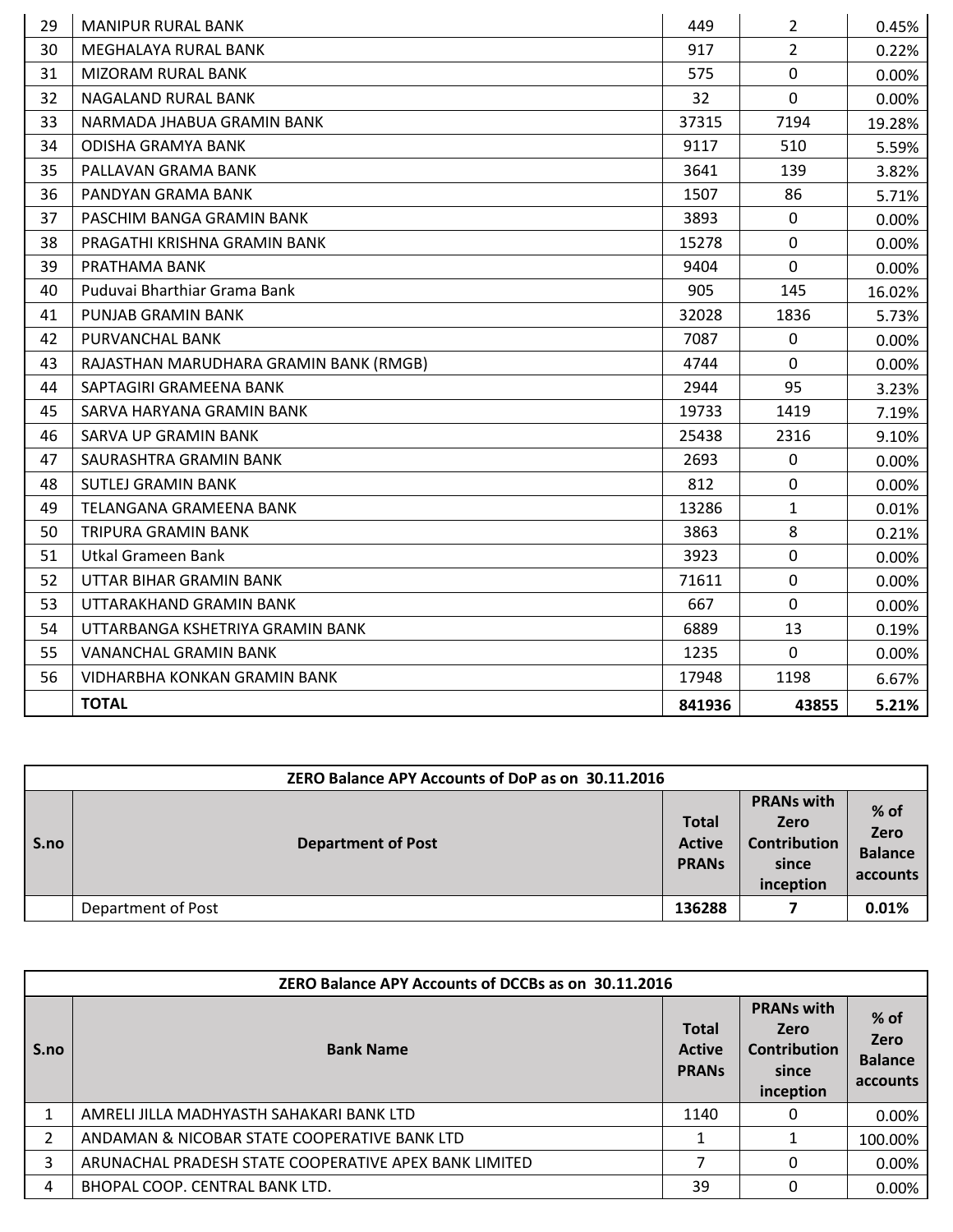| 5              | CHHATTISGARH RAJYA SAHAKARI BANK MYDT (APEX BANK)          | 5              | $\mathbf{0}$   | 0.00%    |
|----------------|------------------------------------------------------------|----------------|----------------|----------|
| 6              | DISTRICT CENTRAL COOPERATIVE BANK LIMITED HOSHANGABAD      | 61             | 3              | 4.92%    |
| $\overline{7}$ | DISTRICT COOPERATIVE BANK LTD. PRATAPGARH                  | 81             | $\mathbf 0$    | 0.00%    |
| 8              | DOMBIVLI NAGARI SAHAKARI BANK LTD                          | 271            | 9              | 3.32%    |
| 9              | IDUKKI DISTRICT COOPERATIVE BANK LTD                       | 253            | $\mathbf 0$    | 0.00%    |
| 10             | INDORE PREMIER CO-OPERATIVE BANK LTD                       | 20             | $\mathbf 0$    | 0.00%    |
| 11             | JAMIA CO-OPERATIVE BANK LIMITED                            | $\mathbf{1}$   | $\mathbf 0$    | 0.00%    |
| 12             | JILA SAHAKARI KENDRIYA BANK MARYADIT BALAGHAT              | 243            | $\mathbf 0$    | 0.00%    |
| 13             | JILA SAHAKARI KENDRIYA BANK MARYADIT DEWAS MP              | $\overline{4}$ | $\mathbf 0$    | 0.00%    |
| 14             | JILA SAHAKARI KENDRIYA BANK MARYADIT DHAR                  | 366            | $\mathbf 0$    | 0.00%    |
| 15             | JILA SAHAKARI KENDRIYA BANK MARYADIT DURG                  | 62             | 11             | 17.74%   |
| 16             | JILA SAHAKARI KENDRIYA BANK MARYADIT JABALPUR              | 13             | $\mathbf 0$    | 0.00%    |
| 17             | JILA SAHAKARI KENDRIYA BANK MARYADIT KHANDWA               | 428            | $\mathbf 0$    | 0.00%    |
| 18             | JILA SAHAKARI KENDRIYA BANK MARYADIT KHARGONE MP           | 276            | $\mathbf{1}$   | 0.36%    |
| 19             | JILA SAHAKARI KENDRIYA BANK MARYADIT MANDLA                | 5              | $\mathbf 0$    | 0.00%    |
| 20             | JILA SAHAKARI KENDRIYA BANK MARYADIT MORENA                | 141            | $\mathbf 0$    | 0.00%    |
| 21             | JILA SAHAKARI KENDRIYA BANK MARYADIT NARSINGHPUR           | 27             | $\mathbf{0}$   | 0.00%    |
| 22             | JILA SAHAKARI KENDRIYA BANK MARYADIT RAISEN                | 158            | $\mathbf 0$    | 0.00%    |
| 23             | JILA SAHAKARI KENDRIYA BANK MARYADIT RAJGARH MP            | 3              | $\mathbf 0$    | 0.00%    |
| 24             | JILA SAHAKARI KENDRIYA BANK MARYADIT RAJNANDGAON           | 70             | 0              | 0.00%    |
| 25             | JILA SAHAKARI KENDRIYA BANK MARYADIT RATLAM MP             | 34             | $\mathbf 0$    | 0.00%    |
| 26             | JILA SAHAKARI KENDRIYA BANK MARYADIT SAGAR MP              | 54             | $\mathbf 0$    | 0.00%    |
| 27             | JILA SAHAKARI KENDRIYA BANK MARYADIT SEHORE                | 46             | 0              | $0.00\%$ |
| 28             | JILA SAHAKARI KENDRIYA BANK MARYADIT SHAJAPUR              | 54             | $\mathbf{1}$   | 1.85%    |
| 29             | JILA SAHAKARI KENDRIYA BANK MARYADIT SHIVPURI MP           | 26             | $\mathbf{1}$   | 3.85%    |
| 30             | JILA SAHAKARI KENDRIYA BANK MARYADIT SIDHI M.P.            | 4              | $\mathbf 0$    | 0.00%    |
| 31             | JILA SAHAKARI KENDRIYA BANK MARYADIT UJJAIN MADHYA PRADESH | 43             | 0              | 0.00%    |
| 32             | JILA SAHAKARI KENDRIYA BANK MYDT JHABUA                    | 30             | $\mathbf{1}$   | 3.33%    |
| 33             | JILA SAHAKARI KENDRIYA BANK MYDT. GUNA                     | 92             | $\mathbf{1}$   | 1.09%    |
| 34             | JILA SAHAKARI KENDRIYA BANK MYDT. SATNA                    | 13             | $\mathbf{0}$   | 0.00%    |
| 35             | JILA SAHAKARI KENDRIYA BANK MYDT. TIKAMGARH M.P.           | 13             | $\mathbf{0}$   | $0.00\%$ |
| 36             | JILA SAHAKARI KENDRIYA BANK MYDT. VIDISHA                  | 136            | 0              | 0.00%    |
| 37             | JILA SAHKARI KENDRIYA BANK MYDT MANDSAUR                   | 199            | $\mathbf{0}$   | 0.00%    |
| 38             | JOGINDRA CENTRAL CO-OPERATIVE BANK LTD                     | 33             | $\mathbf{0}$   | 0.00%    |
| 39             | KANNUR DISTRICT CO-OPERATIVE BANK LTD                      | 18             | 0              | $0.00\%$ |
| 40             | KERALA STATE CO-OPERATIVE BANK LTD                         | 183            | $\mathbf{0}$   | 0.00%    |
| 41             | KODAGU DISTRICT COOPERATIVE CENTRAL BANK LTD               | 75             | 0              | 0.00%    |
| 42             | MADHYA PRADESH RAJYA SAHAKARI BANK MYDT BHOPAL             | 27             | 0              | $0.00\%$ |
| 43             | MALAPPURAM DISTRICT CO-OPERATIVE BANK                      | 159            | $\mathbf 0$    | 0.00%    |
| 44             | MUMBAI DISTRICT CENTRAL CO-OPERATIVE BANK LTD              | 40             | $\mathbf{1}$   | 2.50%    |
| 45             | NAINITAL DISTRICT COOPERATIVE BANK LTD                     | 105            | $\mathbf{0}$   | 0.00%    |
| 46             | NALANDA CENTRAL COOPERATIVE BANK LTD BIHARSHARF            | 5              | 0              | 0.00%    |
| 47             | PATLIPUTRA CENTRAL CO-OPERATIVE BANK LTD PATNA             | 17             | 3              | 17.65%   |
| 48             | PITHORAGARH ZILA SAHKARI BANK LTD PITHORAGARH              | 15             | 0              | 0.00%    |
| 49             | PUNE DISTRICT CENTRAL CO-OPERATIVE BANK LIMITED            | 67             | 11             | 16.42%   |
| 50             | PUNJAB & MAHARASHTRA CO-OPERATIVE BANK LIMITED             | 183            | $\mathbf 0$    | 0.00%    |
| 51             | RAICHUR DISTRICT CENTRAL COOPERATIVE BANK LIMITED          | 2              | $\overline{2}$ | 100.00%  |
| 52             | RAMPUR ZILA SAHKARI BANK LTD, RAMPUR                       | $\overline{3}$ | $\mathbf 0$    | 0.00%    |
| 53             | RATNAGIRI DISTRICT CENTRAL CO-OP BANK LTD RATNAGIRI        | 22             | 0              | $0.00\%$ |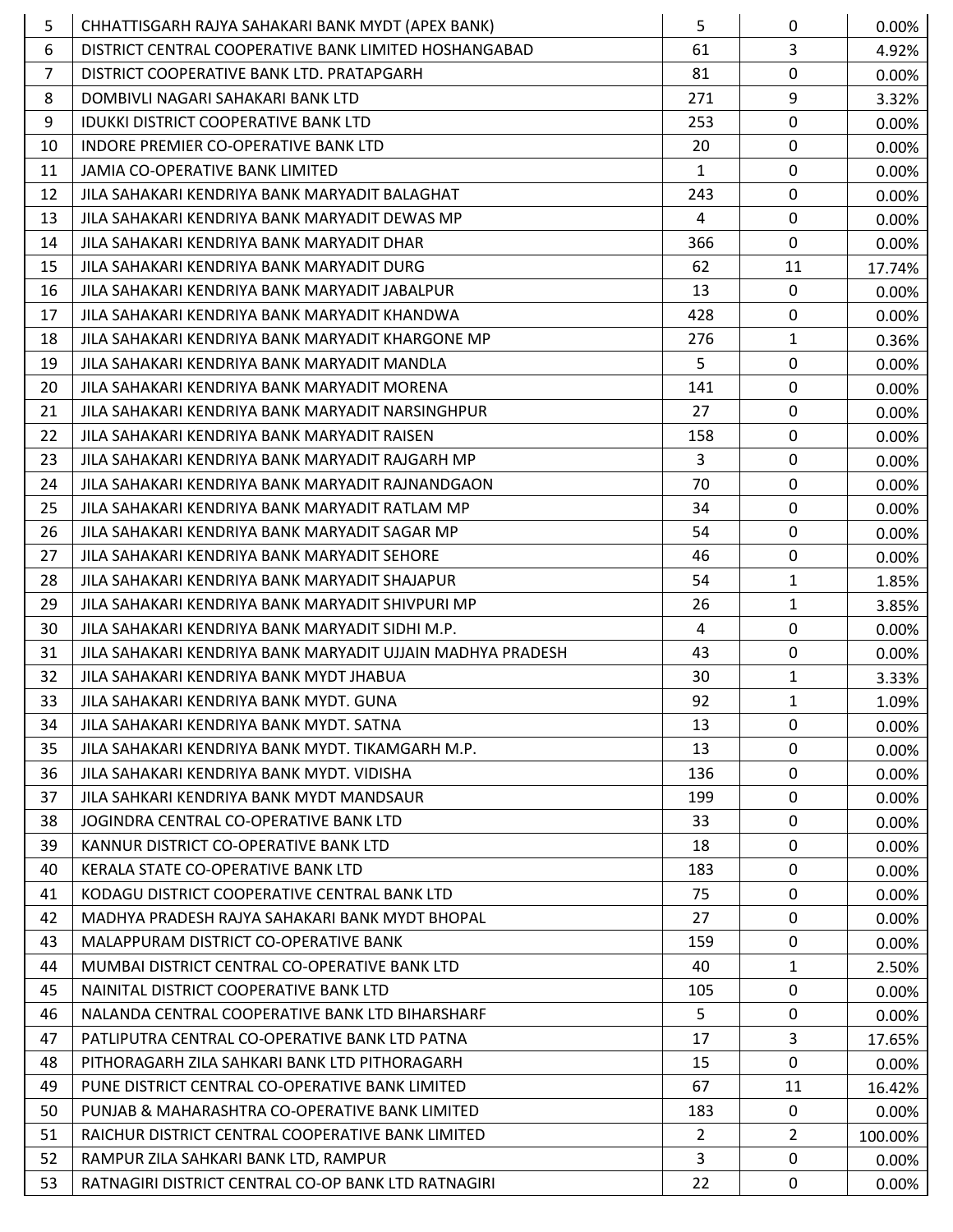| 54  | SANGLI DISTRICT CENTRAL CO OP BANK LTD                                   | 4351           | 213          | 4.90%    |
|-----|--------------------------------------------------------------------------|----------------|--------------|----------|
| 55  | SHRI MAHILA SEWA SAHAKARI BANK LTD                                       | $\mathbf{1}$   | $\mathbf 0$  | 0.00%    |
| 56  | SHRI RAJKOT DISTRICT COOPERATIVE BANK LTD.                               | 28             | $\mathbf{0}$ | 0.00%    |
| 57  | SINDHUDURG DISTRICT CENTRAL CO-OPERATIVE BANK LTD SINDHUDURG             | 4              | $\mathbf 0$  | 0.00%    |
| 58  | SIWAN CENTRAL CO-OPERATIVE BANK LTD, SIWAN                               | 104            | $\mathbf 0$  | 0.00%    |
| 59  | THE AHMEDABAD DISTRICT CO OP BANK LTD                                    | 1810           | 20           | 1.10%    |
| 60  | THE AHMEDNAGAR DISTRICT CENTRAL COOPERATIVE BANK LTD AHMEDNAGAR          | 16             | $\mathbf{1}$ | 6.25%    |
| 61  | THE AKOLA DISTRICT CENTRAL COOPERATIVE BANK LTD AKOLA                    | $\mathbf{1}$   | $\mathbf 0$  | 0.00%    |
| 62  | THE AMRITSAR CENTRAL CO-OPERATIVE BANK LTD AMRITSAR                      | 102            | $\mathbf{1}$ | 0.98%    |
| 63  | THE ASSAM CO-OPERATIVE APEX BANK LTD                                     | 29             | $\mathbf 0$  | 0.00%    |
| 64  | THE BANASKANTHA DISTRICT CENTRAL CO-OPERATIVE BANK LIMITED               | 132            | $\mathbf 0$  | 0.00%    |
| 65  | THE BATHINDA CENTRAL COOPERATIVE BANK LTD                                | 308            | $\mathbf 0$  | 0.00%    |
| 66  | THE BEGUSARAI CENTRAL COOPERATIVE BANK LTD                               | 152            | $\mathbf 0$  | 0.00%    |
| 67  | THE BHARUCH DISTRICT CENTRAL CO-OP BANK LIMITED                          | 419            | $\mathbf 0$  | 0.00%    |
| 68  | THE BHIWANI CENTRAL COOPERATIVE BANK LTD. BHIWANI                        | 10             | $\mathbf 0$  | 0.00%    |
| 69  | THE BIHAR STATE COOPERATIVE BANK LTD                                     | $\mathbf{1}$   | $\mathbf 0$  | 0.00%    |
| 70  | THE CHANDIGARH STATE COOPERATIVE BANK LIMITED CHANDIGARH                 | 30             | $\mathbf 0$  | 0.00%    |
| 71  | THE CHEMBUR NAGARIK SAHAKARI BANK LTD                                    | 3              | $\mathbf{1}$ | 33.33%   |
| 72  | THE CHIKMAGALUR DISTRICT CENTRAL COOPERATIVE BANK LIMITED<br>CHIKMAGALUR | $\overline{7}$ | $\mathbf 0$  | 0.00%    |
| 73  | THE FARIDABAD CENTRAL CO-OPERATIVE BANK LTD                              | 12             | $\mathbf 0$  | 0.00%    |
| 74  | THE FARIDKOT CENTRAL COOPERATIVE BANK LTD FARIDKOT                       | 146            | $\mathbf 0$  | 0.00%    |
| 75  | THE FARRUKHABAD DISTRICT CO-OPERATIVE BANK LTD. FATEHGARH                | 9              | $\mathbf{1}$ | 11.11%   |
| 76  | THE FATEHGARH SAHIB CENTRAL COOPERATIVE BANK LTD                         | 47             | $\mathbf 0$  | 0.00%    |
| 77  | THE FAZILKA CENTRAL COOP BANK LTD HO ABOHAR                              | 1015           | $\mathbf{1}$ | 0.10%    |
| 78  | THE FEROZEPUR CENTRAL COOPERATIVE BANK LIMITED                           | 102            | $\mathbf 0$  | 0.00%    |
| 79  | THE GOPALGANJ CENTRAL COOPERATIVE BANK LTD. GOPALGANJ                    | 64             | $\mathbf 0$  | 0.00%    |
| 80  | THE GUJARAT STATE CO-OPERATIVE BANK LTD                                  | 10             | $\mathbf 0$  | 0.00%    |
| 81  | THE GURDASPUR CENTRAL CO-OP BANK LTD GURDASPUR                           | $\mathbf{1}$   | $\mathbf 0$  | 0.00%    |
| 82  | THE HARYANA STATE COOPERATIVE APEX BANK LIMITED                          | 43             | 0            | 0.00%    |
| 83  | THE HISAR CENTRAL CO OPERATIVE BANK LTD                                  | 2              | 0            | 0.00%    |
| 84  | THE HOSHIARPUR CENTRAL COOPERATIVE BANK LTD HOSHIARPUR                   | 506            | $\mathbf{1}$ | 0.20%    |
| 85  | THE JAIN SAHAKARI BANK LIMITED                                           | 9              | $\mathbf{0}$ | 0.00%    |
| 86  | THE JALANDHAR CENTRAL COOPERATIVE BANK LIMITED                           | 1616           | 0            | $0.00\%$ |
| 87  | THE JAMMU & KASHMIR STATE CO-OPERATIVE BANK                              | 15             | $\mathbf{0}$ | 0.00%    |
| 88  | THE KANARA DISTRICT CENTRAL CO-OPERAIVE BANK LTD                         | 57             | 0            | 0.00%    |
| 89  | THE KAPURTHALA CENTRAL COOP BANK LTD                                     | 138            | $\mathbf{0}$ | 0.00%    |
| 90  | THE KARNAL CENTRAL COOPERATIVE BANK LTD KARNAL                           | 76             | $\mathbf 0$  | 0.00%    |
| 91  | THE KASARAGOD DISTRICT COOPERATIVE BANK LTD                              | 5              | 0            | $0.00\%$ |
| 92  | THE KHAGARIA DISTRICT CENTRAL COOPERATIVE BANK LIMITED                   | 4              | $\mathbf{0}$ | $0.00\%$ |
| 93  | THE KODINAR TALUKA CO-OPERATIVE BANKING UNION LTD KODINAR                | 76             | 0            | $0.00\%$ |
| 94  | THE KOLLAM DISCTRICT CO-OPERATIVE BANK LTD                               | 214            | $\mathbf 0$  | 0.00%    |
| 95  | THE KOTTAYAM DISTRICT CO-OPERATIVE BANK LTD                              | 2487           | 0            | $0.00\%$ |
| 96  | THE KOZHIKODE DISTRICT CO-OPERATIVE BANK LTD                             | 40             | $\mathbf{0}$ | 0.00%    |
| 97  | THE LUDHIANA CENTRAL COOPERATIVE BANK LIMITED                            | 473            | $\mathbf{0}$ | 0.00%    |
| 98  | THE MAHARASHTRA STATE COOPERATIVE BANK LTD.                              | 13             | 0            | $0.00\%$ |
| 99  | THE MANSA CENTRAL COOPERATIVE BANK LIMITED                               | 96             | $\mathbf{0}$ | 0.00%    |
| 100 | THE MOGA CENTRAL COOPERATIVE BANK LIMITED                                | 369            | 0            | 0.00%    |
| 101 | THE MUKTSAR CENTRAL COOPERATIVE BANK LTD MUKSTAR                         | 222            | 0            | $0.00\%$ |
| 102 | THE NATIONAL CENTRAL CO-OPERATIVE BANK LTD.                              | $\mathbf{1}$   | 0            | 0.00%    |